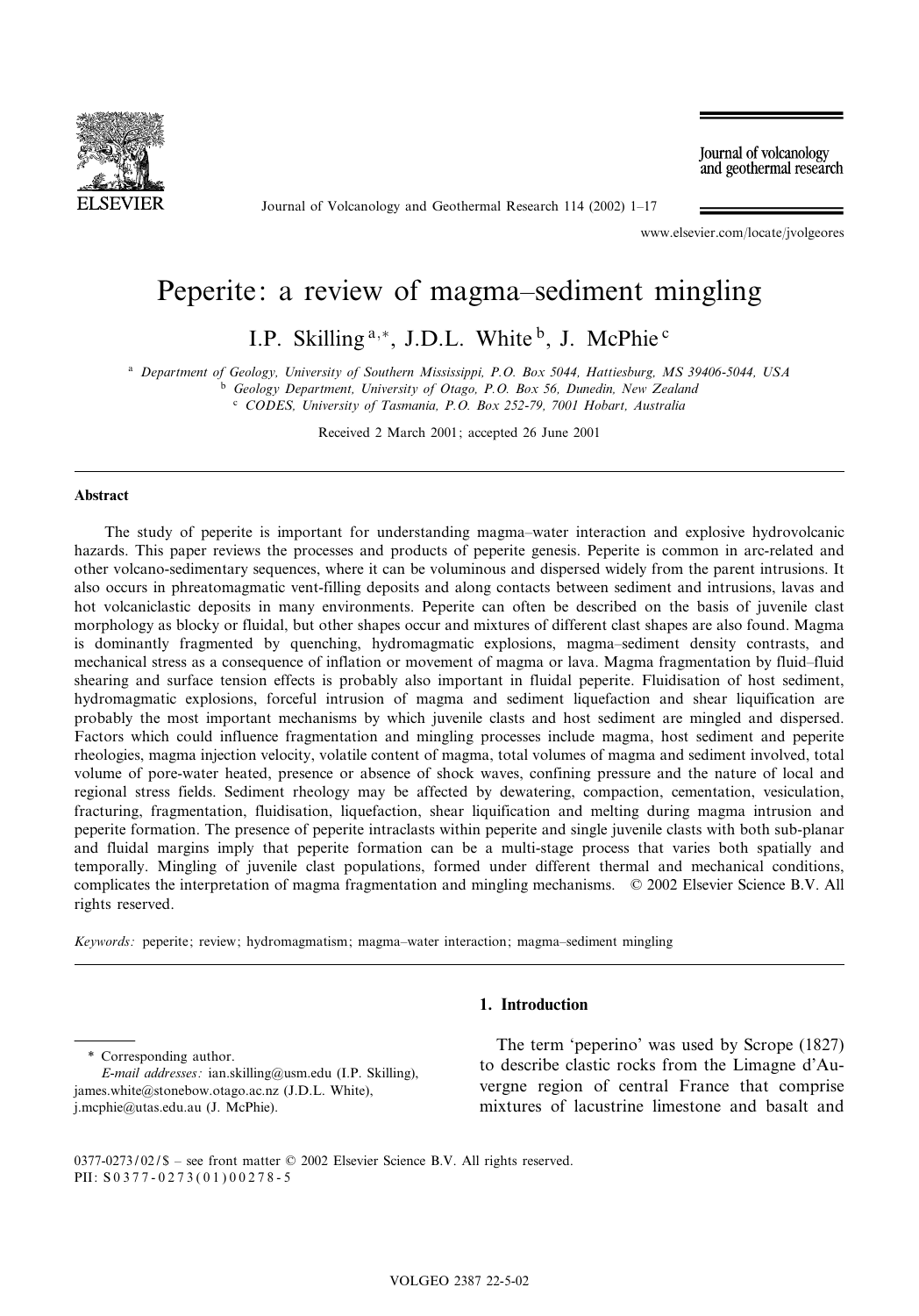which resembled ground pepper. This area is now considered the type locality for 'peperite'. Scrope (1858) interpreted the rocks as having originated by a 'violent and intimate union of volcanic fragmentary matter with limestone while yet in a soft state', whereas Michel-Levy (1890) more specifically interpreted them as having formed by intrusion of magma into wet lime mud. The term 'peperite' is now most commonly used to refer to clastic rocks comprising both igneous and sedimentary components, which were generated by intrusive processes, or along the contacts of lava flows or hot volcaniclastic deposits with unconsolidated, typically wet, sediments. The intrusive origin of the majority of the Limagne peperites has been disputed (Kieffer, 1970; Vincent, 1974; De Goër, 2000). Jones (1969) interpreted the rocks as the product of simultaneous deposition of lime mud and reworked volcanic clasts, but most of the Limagne 'peperites' are now interpreted as pyroclastic fall and base surge deposits, which were erupted through lime mud, incorporating some of this sediment, or else were emplaced subaqueously on lime mud (De Goër et al., 1998; De Goër, 2000). Hence, in France the term 'peperite' is commonly used in a different sense, to apply to any rock that comprises juvenile glassy volcanic components in a non-juvenile matrix (De Goër, 2000). This semantic conflict highlights the need for a definition of 'peperite' that is widely acceptable (see below and White et al., 2000).

The study of peperite is important for several reasons. Interaction of magma with wet sediment or sediment-laden water is very common (McBirney, 1963; Klein, 1985; Einsele, 1986; White, 1996), especially in subaqueous volcanic environments. Peperite is important because it provides field evidence for mechanisms of magma-water/ sediment interaction, including the mixing mechanisms that precede explosive eruptions analogous to fuel^coolant interaction (FCI) (Zimanowski et al., 1997). The study of peperite is particularly relevant to understanding within-vent processes prior to and accompanying Surtseyan or Taalian explosions (Kokelaar, 1983, 1986). Peperite is also important in palaeoenvironmental reconstruction and relative chronology because its presence dem-

onstrates approximate contemporaneity of magmatism and sedimentation. The occurrence of peperite along upper contacts of concordant igneous bodies also helps distinguish lavas from sills (Macdonald, 1939; Branney and Suthren, 1988; Allen, 1992; Boulter, 1993; McPhie, 1993).

Because peperite is a by-product of intrusion into wet sediment, it may be associated with hydrothermal alteration and/or mineralisation. Transfer of heat from such intrusions can affect the temperature, pressure and density of the pore fluid, and initiate or modify fluid circulation for long periods of time. Hydrological modeling of fluid flow around syn-volcanic intrusions suggests that significant hydrothermal systems may be generated (McPhie and Orth, 1999). In addition, there is the possibility of a direct contribution of magmatic fluids to the pore water reservoir (Delaney, 1982), with significant consequences for its chemistry and mineralising potential. Thus correct identification of peperite is crucial in locating synvolcanic intrusions that might prove to be economically important.

Accounts of peperite which involve either andesitic, trachytic, dacitic or rhyolitic magmas include Williams (1929), Smedes (1956), Snyder and Fraser (1963), Bromley (1965), Williams and Curtis (1977), Brooks et al. (1982), Hanson and Schweickert (1982), Kokelaar (1982), Lorenz (1984), Kokelaar et al. (1985), Leat (1985), Branney and Suthren (1988), Kano (1989, 1991), Riggs and Busby-Spera (1990), Hanson (1991), Boulter (1993), Hanson and Wilson (1993), McPhie (1993), Goto (1997), Allen and Cas (1998), Busby (1998), Cas et al. (1998), Goto and McPhie (1998), Kano (1998), Moore (1998), Sakamoto (1998), Hanson and Hargrove (1999), Hunns and McPhie (1999), Coira and Pérez (2002, this volume), Donaire et al. (2002, this volume), Gifkins et al. (2002, this volume) and Kano (2002, this volume). Peperite involving mafic intrusions or lava is described by Lacroix and Blondel (1927), Macdonald (1939), Smedes (1956), Wilshire and Hobbs (1962), Snyder and Fraser (1963), Schmincke (1967), Korsch (1984), Walker and Francis (1986), Busby-Spera and White (1987), White and Busby-Spera (1987), Krynauw et al. (1988), Leat and Thompson (1988), Sanders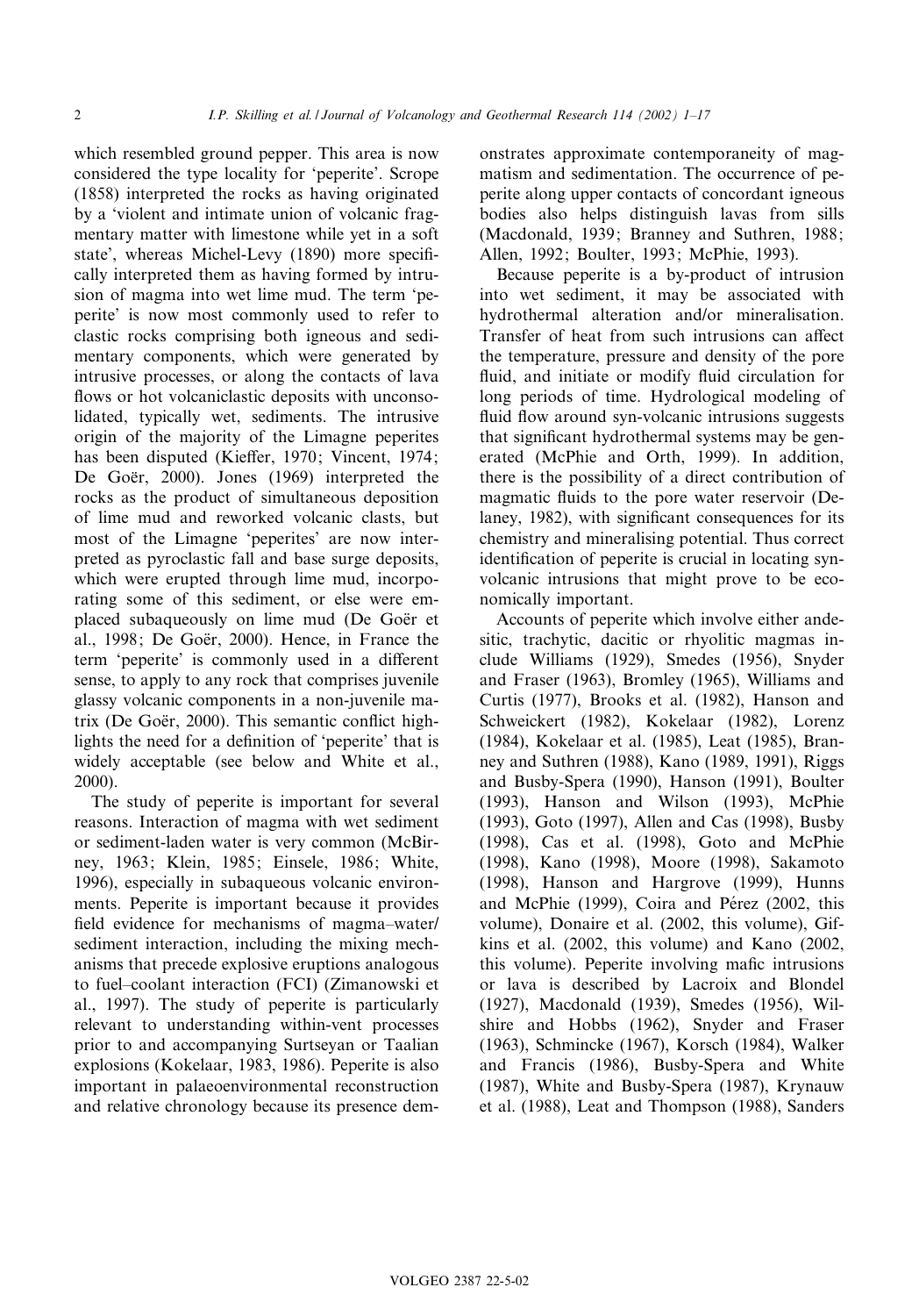and Johnston (1989), Godchaux et al. (1992), Rawlings (1993), Assorgia and Gimeno (1994), Brooks (1995), Goto and McPhie (1996), Cas et al. (1998), Skilling (1998), Rawlings et al. (1999), Doyle (2000), Mueller et al. (2000), Corsaro and Mazzoleni (2002, this volume), Hooten and Ort (2002, this volume), Jerram and Stollhofen  $(2002,$  this volume), Lorenz and Büttner  $(2002,$ this volume) and Squire and McPhie (2002, this volume). Papers providing extended discussion of the physical mechanisms of magma mingling with wet sediment include Kokelaar (1982), White (1996), Hanson and Hargrove (1999), Lorenz and Büttner (2002, this volume), Wohletz (2002, this volume) and Zimanowski and Büttner (2002, this volume).

# 2. Definition

We concur with Brooks et al. (1982), that the term peperite is best used in a genetic sense. White et al. (2000) defined the term as follows:

Peperite  $(n)$ : a genetic term applied to a rock formed essentially in situ by disintegration of magma intruding and mingling with unconsolidated or poorly consolidated, typically wet sediments. The term also refers to similar mixtures generated by the same processes operating at the contacts of lavas and other hot volcaniclastic deposits with such sediments.

#### 3. Successions containing peperite

Peperite develops in a wide variety of successions formed where magmatism and sedimentation are contemporaneous, and where the host sediment is unconsolidated or poorly consolidated, and probably wet. It is very commonly associated with syn-volcanic intrusions in submarine sedimentary sequences (Macdonald, 1939; Snyder and Fraser, 1963; Brooks et al., 1982; Hanson and Schweickert, 1982; Kokelaar, 1982; Lorenz, 1984; Kokelaar et al., 1985; Busby-Spera and White, 1987; White and Busby-Spera, 1987; Kano, 1989, 1991, 1998; Hanson, 1991; Boulter, 1993; Hanson and Wilson, 1993; McPhie, 1993;

Rawlings, 1993; Assorgia and Gimeno, 1994; Brooks, 1995; Goto, 1997; Busby, 1998; Goto and McPhie, 1998; Moore, 1998; Hanson and Hargrove, 1999; Hunns and McPhie, 1999; Doyle, 2000, Mueller et al., 2000; Coira and Pérez, 2002, this volume; Dadd and Van Wagoner, 2002, this volume; Donaire et al., 2002, this volume; Gifkins et al., 2002, this volume; Kano, 2002, this volume; Squire and McPhie, 2002, this volume). Peperite has also been described from lacustrine successions (Cas et al., 2001), and subaerial successions, including vent-fills in phreatomagmatic volcanoes (Leat and Thompson, 1988; White, 1991; Vazquez and Riggs, 1998; Hooten and Ort, 2002, this volume; Lorenz and Büttner, 2002, this volume; McClintock and White, 2002, this volume; Zimanowski and Büttner, 2002, this volume), associated with lavas (Schmincke, 1967; White, 1990; Rawlings et al., 1999; Jerram and Stollhofen, 2002, this volume), and at the base of pyroclastic flow deposits (Leat, 1985; Branney, 1986).

# 4. Gross characteristics of peperite

The volume and geometry of peperite, its spatial relationship to the parent intrusion, lava or volcaniclastic deposit, its internal structure, and spatial variations in texture are the gross characteristics that enable discrimination of peperite from other similar volcaniclastic rocks. Peperite domains range in volume from less than a few m<sup>3</sup> for examples along contacts between sediments and intrusions, lavas and hot volcaniclastic deposits, to several  $km<sup>3</sup>$  (Snyder and Fraser, 1963; Hanson and Wilson, 1993). Two-dimensional morphologies of peperite domains are illustrated in Fig. 1a, and range from irregular to lobe or pod-like (Doyle, 2000) to sheet or dyke-like (Snyder and Fraser, 1963; Schmincke, 1967; Brooks et al., 1982; Kano, 1989; Godchaux et al., 1992; Boulter, 1993; Hanson and Wilson, 1993; Hanson and Hargrove, 1999; Doyle, 2000). Peperite domains may appear interconnected within the host sediment (Doyle, 2000). Kano (1989) suggested that dyke-like bodies of peperite were intruded along syn-sedimentary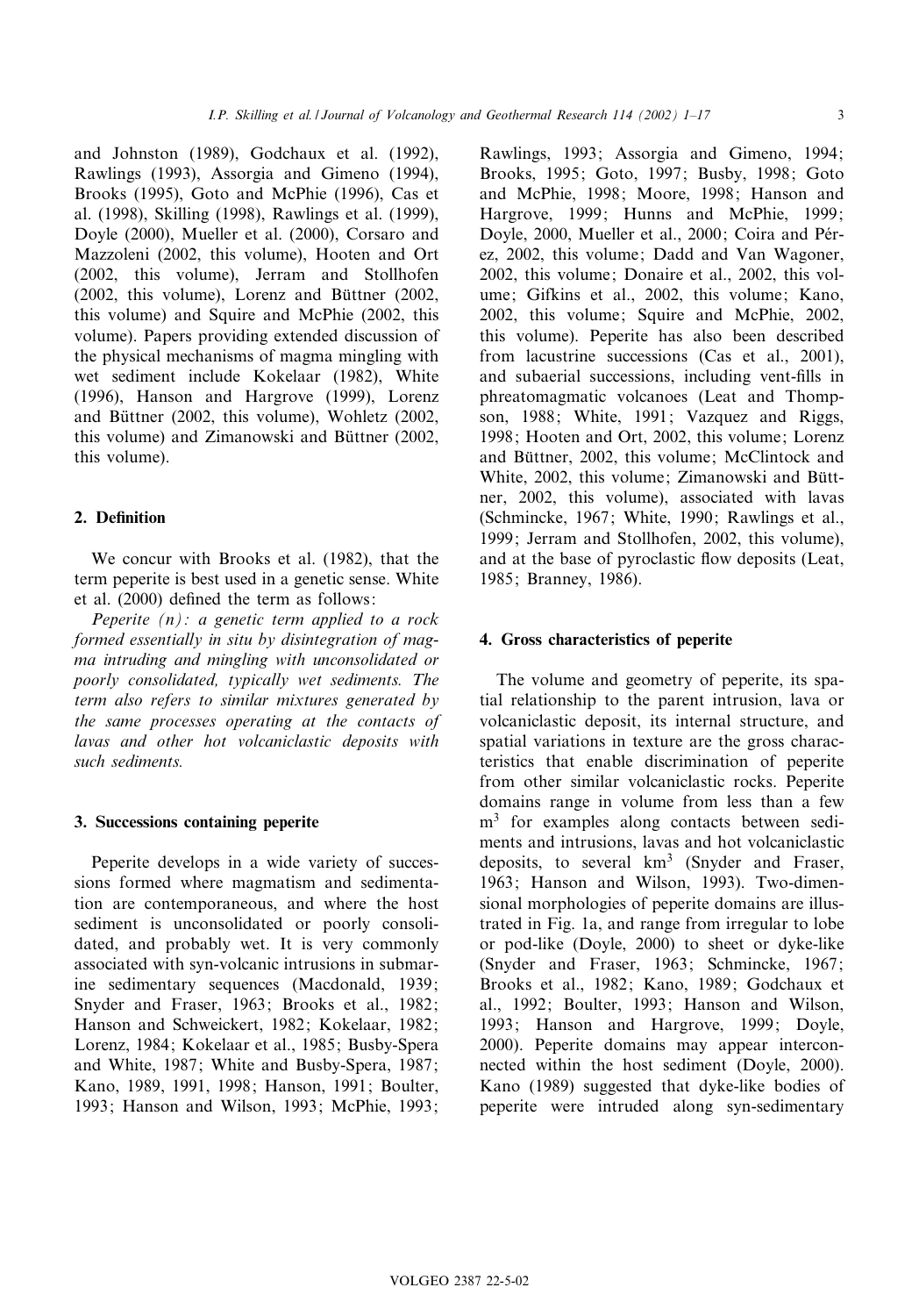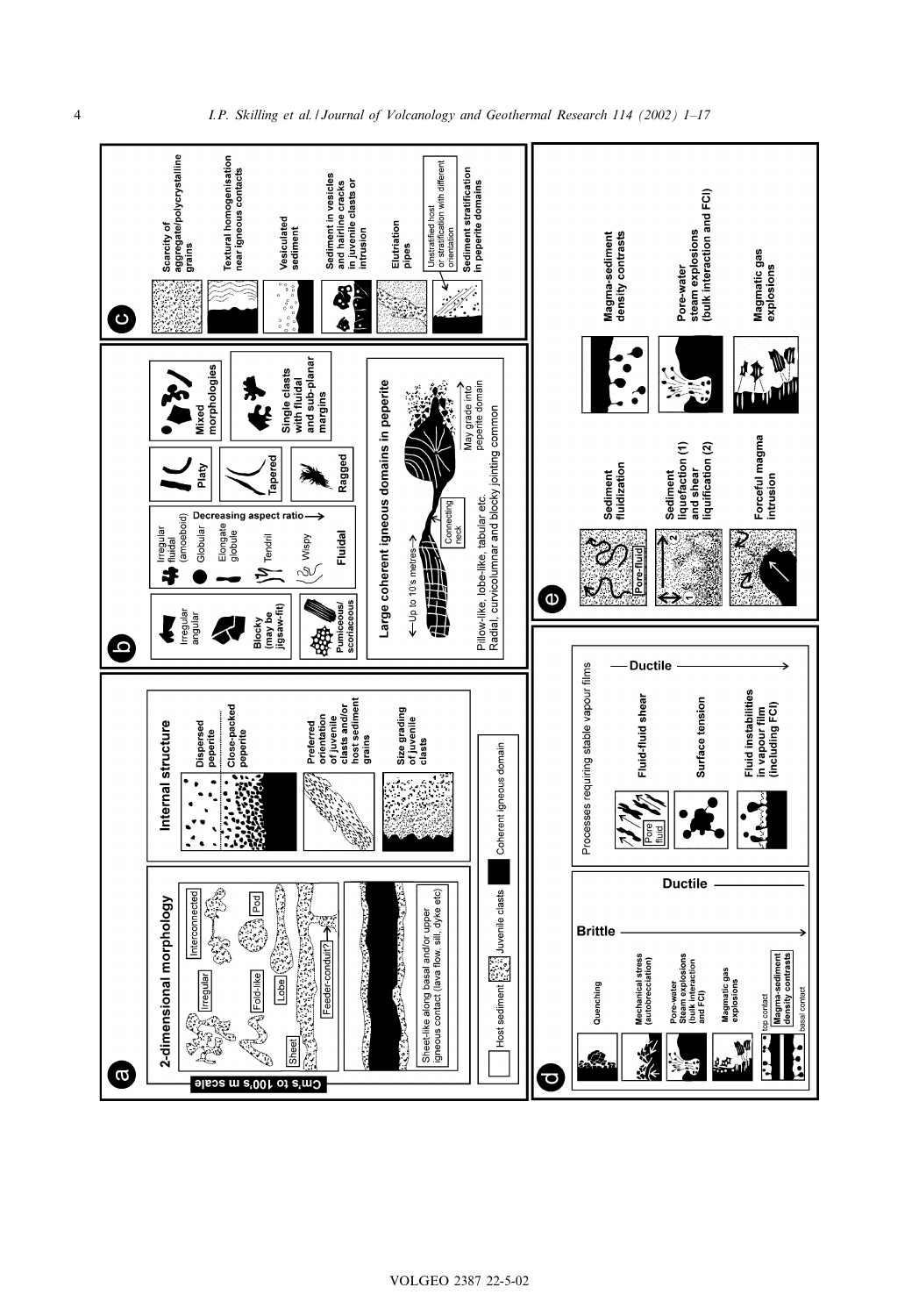faults, which may have developed in poorly consolidated sediment during intrusion of magma. Corsaro and Mazzoleni (2002, this volume) interpret sedimentary material now occupying cores of lava pillows as peperite formed as a result of sediment capture by rising basaltic magma at Etna.

Peperite typically has contacts that are discordant to stratification in the host sediment. Juvenile clasts in peperite commonly occur close to the margins of the parent intrusion, lava or volcaniclastic deposit, but can also be more widely dispersed within the host sediment. Hanson and Wilson (1993) distinguished between close-packed peperite and dispersed peperite, with reference to the relative proportions of juvenile clasts and host sediment (Fig. 1a). Coherent intrusions may grade through close-packed peperite to domains of dispersed peperite (Hanson and Wilson, 1993). The distance between a coherent igneous domain and the limit of dispersed peperite derived from it is difficult to estimate because the specific parent intrusion may not be obvious, but distances of up to a 100 m or more are likely (Hanson and Wilson, 1993; Hanson and Hargrove, 1999). The maximum distance that individual clasts are transported through the host sediment is unknown. Domains of close-packed peperite are typically broadly parallel to the contacts of the parent intrusion, or lie along linear zones oblique to this contact. Domains of dispersed peperite are commonly more irregular in shape.

Peperite is typically not bedded or laminated, but juvenile clasts and/or matrix grains in the host sediment may display a preferred orientation or lamination, which is not present in, or differs from that of the adjacent host sediment (Busby-Spera and White, 1987; Branney and Suthren, 1988; Brooks, 1995; Doyle, 2000). Some authors have also recorded domains of peperite that resemble fold structures, adjacent to undeformed sediments (Lorenz, 1984; Brooks, 1995). Size sorting and grading of clasts within peperite have also been recorded (Brooks et al., 1982; Brooks, 1995). Brooks (1995) and Doyle (2000) noted a transition from peperite with coarse juvenile clasts into one with ¢ner clasts near the contact with the parent intrusion.

# 5. Characteristics of juvenile clasts

The shape, size and internal characteristics, such as vesicularity and groundmass texture, of juvenile clasts in peperite vary widely. Juvenile clast morphologies are illustrated in Fig. 1b. Busby-Spera and White (1987) recognised two types of peperite, which they called blocky and £uidal, in reference to the dominant shape of the juvenile clasts. Peperite may also consist of a mixture of fluidal and blocky clasts (Brooks et al., 1982; Kokelaar, 1982; McPhie, 1993; Hanson and Hargrove, 1999; Doyle, 2000; Squire and McPhie, 2002, this volume), and single clasts commonly have both sub-planar and fluidal margins (Boulter, 1993; Hanson and Wilson, 1993; Hanson and Hargrove, 1999; Doyle, 2000). Other juvenile clast shapes have been described from peperite (Fig. 1b) and are discussed below.

Blocky clasts are sub-equant, polyhedral to tabular, with curviplanar to planar surfaces. Groups of blocky clasts commonly display jigsaw-fit texture, characteristic of in situ fragmentation. Blocky peperite is described by Lacroix and Blondel (1927), Smedes (1956), Schmincke (1967), Brooks et al. (1982), Hanson and Schweickert (1982), Kokelaar (1982), Busby-Spera and White (1987), Branney and Suthren (1988), Kano (1989), Sanders and Johnston (1989), Hanson (1991), Boulter (1993), Hanson and Wilson (1993), Rawlings (1993), Brooks (1995), Goto and McPhie (1996, 1998), Goto (1997), Rawlings et al. (1999), Doyle (2000), Coira and Pérez (2002, this vol-

Fig. 1. Summary of (a) gross characteristics of peperite domains. Note that peperite domains are commonly developed in association with large coherent igneous domains, and that more than one type of peperite domain may be present. Note also that the morphology of a peperite domain and whether it appears connected to other peperite or coherent igneous domains, depends on the orientation of the section; (b) juvenile clast morphology; (c) evidence for unconsolidated nature of host sediment; (d) juvenile clast generation; and (e) mingling of juvenile clasts and host sediment. Note that juvenile clast generation and mingling with the host sediment often take place simultaneously.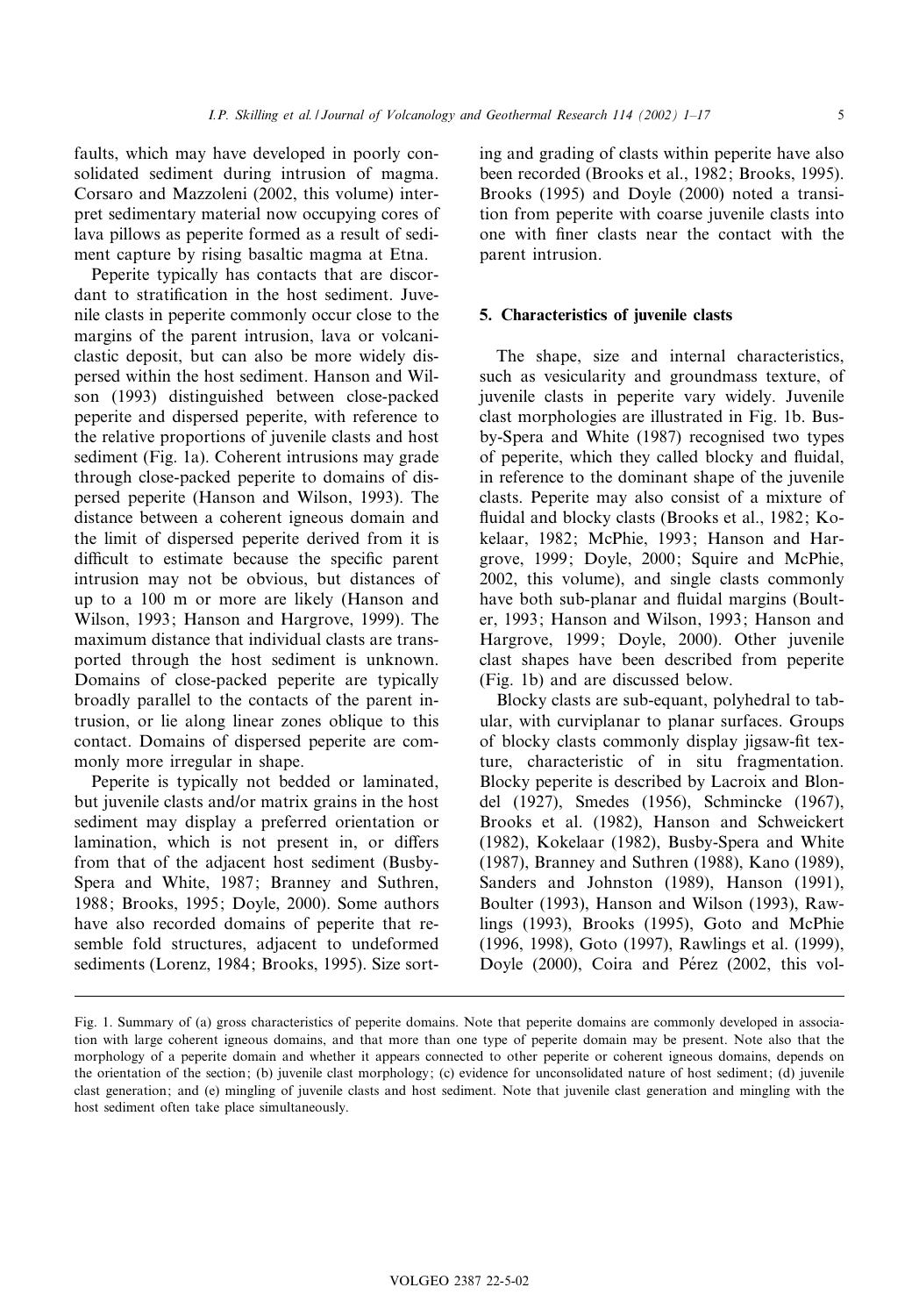ume), Dadd and Van Wagoner (2002, this volume), Jerram and Stollhofen (2002, this volume) and Squire and McPhie (2002, this volume). Clasts in fluidal peperite have fluidal or globular morphology, often with complex outlines, and range in shape from irregular (amoeboid) to globules and high aspect-ratio lobes (Smedes, 1956; Busby-Spera and White, 1987; McPhie, 1993) to low aspect-ratio laminae, tendrils or wisps (Lorenz, 1984; White and Busby-Spera, 1987; Skilling, 1998). Fluidal clasts may be connected by thin necks (Hanson and Hargrove, 1999; Doyle, 2000), a morphology which mirrors that of larger coherent lobes and tongues, as described below. Fluidal clasts may be deformed around rigid clasts in the host sediment (Brooks et al., 1982). Fluidal peperite is described by Smedes (1956), Snyder and Fraser (1963); Brooks et al. (1982), Kokelaar (1982), Korsch (1984), Lorenz (1984), Walker and Francis (1986), Busby-Spera and White (1987), White and Busby-Spera (1987), Branney and Suthren (1988), Riggs and Busby-Spera (1990), Kano (1991), Boulter (1993), McPhie (1993), Assorgia and Gimeno (1994), Goto and McPhie (1996), Goto (1997), Rawlings et al. (1999), Doyle (2000), Coira and Pérez (2002, this volume), Corsaro and Mazzoleni (2002, this volume), Dadd and Van Wagoner (2002, this volume), Donaire et al. (2002, this volume), Martin and White (2002, this volume) and McClintock and White (2002, this volume).

Other juvenile clast shapes described from peperite include platy, tapered and ragged forms. Platy and tapered clasts are recorded by Boulter (1993), Brooks (1995), Goto and McPhie (1996) and Doyle (2000), and ragged clasts by McPhie (1993) and Boulter (1993). Platy clasts are elongate in section, with planar, subplanar or curviplanar margins, tapered clasts are elongate with thinner ends, and ragged clasts have irregular spinose margins (Fig. 1b). Brooks (1995) recorded platy clasts that were parallel to cooling-contraction fractures in the parent intrusion. Doyle (2000) noted that platy clasts are most abundant in closely packed peperite. In the example described by Goto and McPhie (1996), platy and tapered clasts are associated with concentric spherical fractures at the margins of a dyke. Hanson and Hargrove (1999) recorded similar elongate andesitic clasts, the long axes of which were parallel to aligned long axes of plagioclase phenocrysts. Similarly, Brooks et al. (1982) described elongate juvenile clasts in peperite, which were fractured parallel to magmatic flow laminae.

The vesicularity of juvenile clasts in peperite is highly variable. Depending on the confining pressure, the volatile content of the parent magma before and during mingling may be an important factor determining peperite texture. In the examples described by Doyle (2000), dispersed peperite commonly contained highly vesicular clasts, which were absent in close-packed peperite. He also described local mixing of vesicular and nonvesicular juvenile clasts. Rawlings (1993) recorded highly vesicular clasts that were broken along curved fractures joining areas of maximum vesicle content. He also noted the presence of elongate clasts, which were fractured parallel to elongate vesicles, and poorly vesicular clasts, which were bounded by planar surfaces.

In some cases, juvenile clasts in peperite are pumiceous (Hunns and McPhie, 1999; Gifkins et al., 2002, this volume). These examples were partly or substantially vesicular at the time of mingling. The juvenile clasts are typically ragged and wispy, tube-vesicle or round-vesicle pumice fragments that show no preferred alignment. Development of highly vesicular peperite is favoured by intrusions emplaced beneath thin wet-sediment cover and/or in relatively shallow-water settings in which the confining pressure is sufficiently low to allow significant magma vesiculation.

Large coherent igneous intrusive domains, to tens of metres across, are commonly dispersed within peperite or host sediment (Fig. 1b), and are either apparently detached or appear connected to a parent intrusion by narrower necks (Snyder and Fraser, 1963; Brooks et al., 1982; Kokelaar, 1982; Hanson, 1991; Hanson and Wilson, 1993; Hanson and Hargrove, 1999; Doyle, 2000). Coherent domains are often pillow-like, tabular or tongue-like in two dimensions, may display a preferred orientation (Snyder and Fraser, 1963; Dewit and Stern, 1978; Kano, 1989, 1991; Hanson and Wilson, 1993; Doyle, 2000), and can grade into peperite domains (Hanson and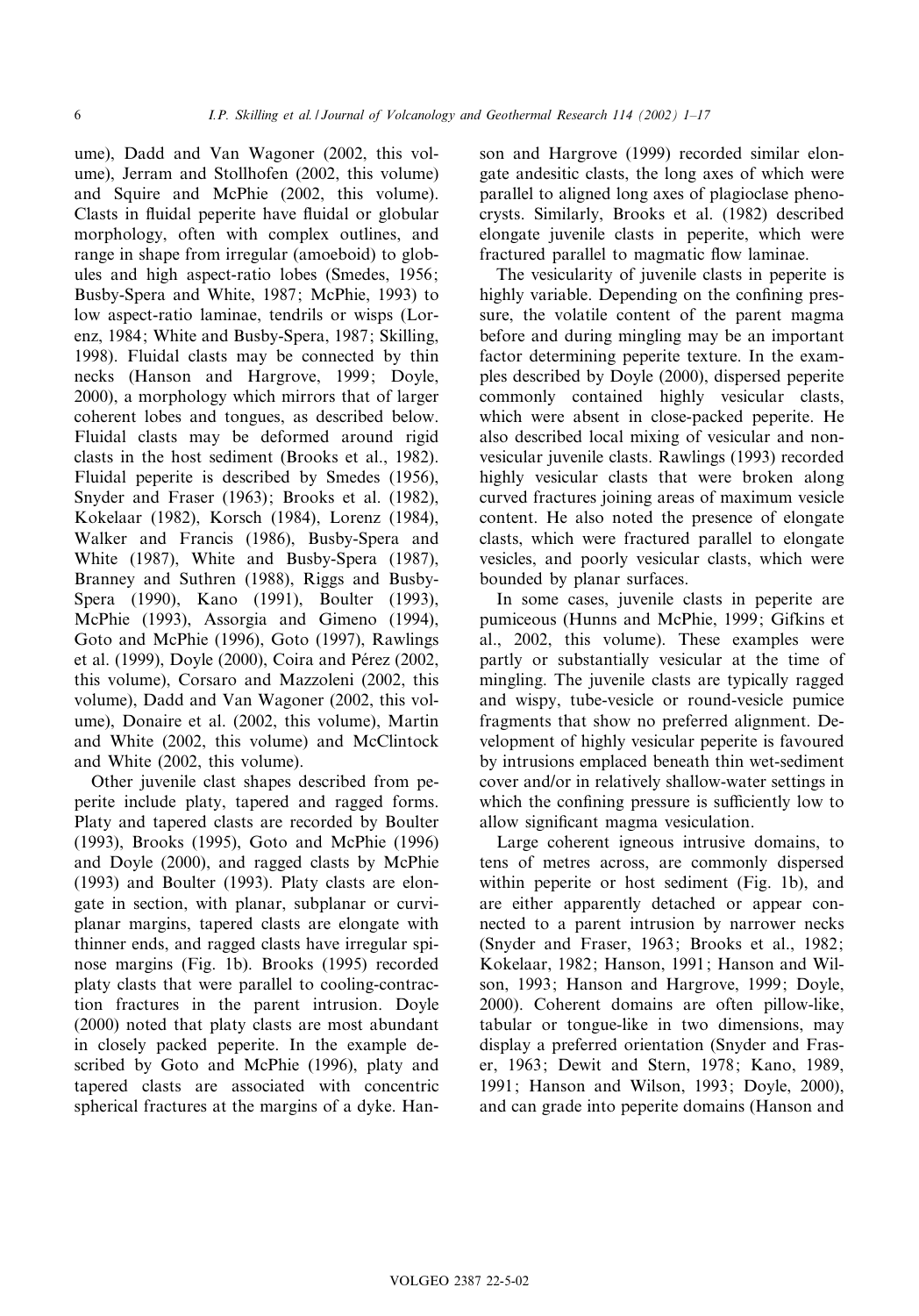Wilson, 1993; Doyle, 2000). They are commonly complexly jointed in a blocky, radial, columnar or curvicolumnar fashion, with joints or fractures occupied by host sediment or peperite (Brooks et al., 1982; Hanson and Wilson, 1993; Doyle, 2000). Gently curved, first-order cooling joints are common and may intersect, outlining polyhedrons. Hanson and Wilson (1993) and Hanson and Hargrove (1999) suggested that coherent igneous domains represent major feeder conduits that supplied magma to developing peperite domains.

# 6. Characteristics of the host sediment

Sediment of a wide range in grain size (clay to pebble size), composition, sorting, cohesiveness, porosity and permeability has been recorded as a host to peperite (Lorenz, 1984; Busby-Spera and White, 1987; Squire and McPhie, 2002, this volume). Processes accompanying peperite formation, discussed below, may modify original sediment characteristics. Evidence that host sediments were unconsolidated or poorly consolidated (Fig. 1c), and most likely wet, at the time of interaction with the magma or lava includes the scarcity of aggregate or polycrystalline host-sediment grains, destruction of sedimentary structures adjacent to igneous contacts (Hanson and Schweickert, 1982; Kokelaar, 1982; Branney and Suthren, 1988; Kano, 1991; McPhie, 1993; Brooks, 1995; Goto and McPhie, 1996; Dadd and Van Wagoner, 2002, this volume), vesiculated sediment (Kokelaar, 1982; Walker and Francis, 1986; Branney and Suthren, 1988; Sanders and Johnston, 1989; Brooks, 1995; Skilling, 1998; Hunns and McPhie, 1999; Squire and McPhie, 2002, this volume), sediment in vesicles or fractures in the intrusion (Kokelaar, 1982; Brooks et al., 1982; Walker and Francis, 1986; Branney and Suthren, 1988; Hanson and Wilson, 1993; Brooks, 1995; Rawlings et al., 1999; Doyle, 2000; Dadd and Van Wagoner, 2002, this volume), along hairline cracks in juvenile clasts (Brooks et al., 1982; Branney and Suthren, 1988; Boulter, 1993), and in vesicles in juvenile clasts near the contact with sediment (Branney and Suthren, 1988; Goto and McPhie,

1996; Dadd and Van Wagoner, 2002, this volume). The presence of fines-depleted, massive, pipe-like structures within peperite domains or host sediment (Kokelaar, 1982; Busby-Spera and White, 1987) also implies that the sediment was unconsolidated. Sediment within peperite domains may display stratification that is discordant with stratification in the adjacent host sediment, or display stratification even though the adjacent sediment is massive (Brooks et al., 1982; Branney and Suthren, 1988; Brooks, 1995; Doyle, 2000). Such stratification may be relict original stratification (Kokelaar, 1982; Hanson and Wilson, 1993; Brooks, 1995), be developed during infiltration of sediment that postdates peperite formation, or be formed during sediment fluidisation. Sediment fluidisation is suggested by stratification which is parallel to the margins of fractures in the parent intrusion or in juvenile clasts (Kokelaar, 1982; Branney and Suthren, 1988; Doyle, 2000).

Although wet sediment is probably essential to form fluidal peperite, it may not be essential for the formation of some types of blocky peperite. Jerram and Stollhofen (2002, this volume) describe breccia comprising blocky basalt clasts in a sandy matrix, and inferred an origin involving dynamic interaction between basaltic lava flows and underlying dry aeolian sand.

## 7. Peperite-forming processes

Peperite formation involves disintegration or fragmentation of magma to form juvenile clasts and mingling of these clasts with a sediment host. Fragmentation and mingling is probably often simultaneous, but some juvenile clasts, particularly those generated by processes such as quenching and autobrecciation during intrusion, may mingle with the adjacent sediment after initial disruption. Mingling is favoured when the density and viscosity of the magma are similar to that of the wet sediment, at least locally at the time of mingling (Zimanowski and Büttner, 2002, this volume). Several factors may influence the resulting textures, including magma rheology (Brooks et al., 1982; McPhie, 1993; Goto and McPhie, 1996; Dadd and Van Wagoner, 2002,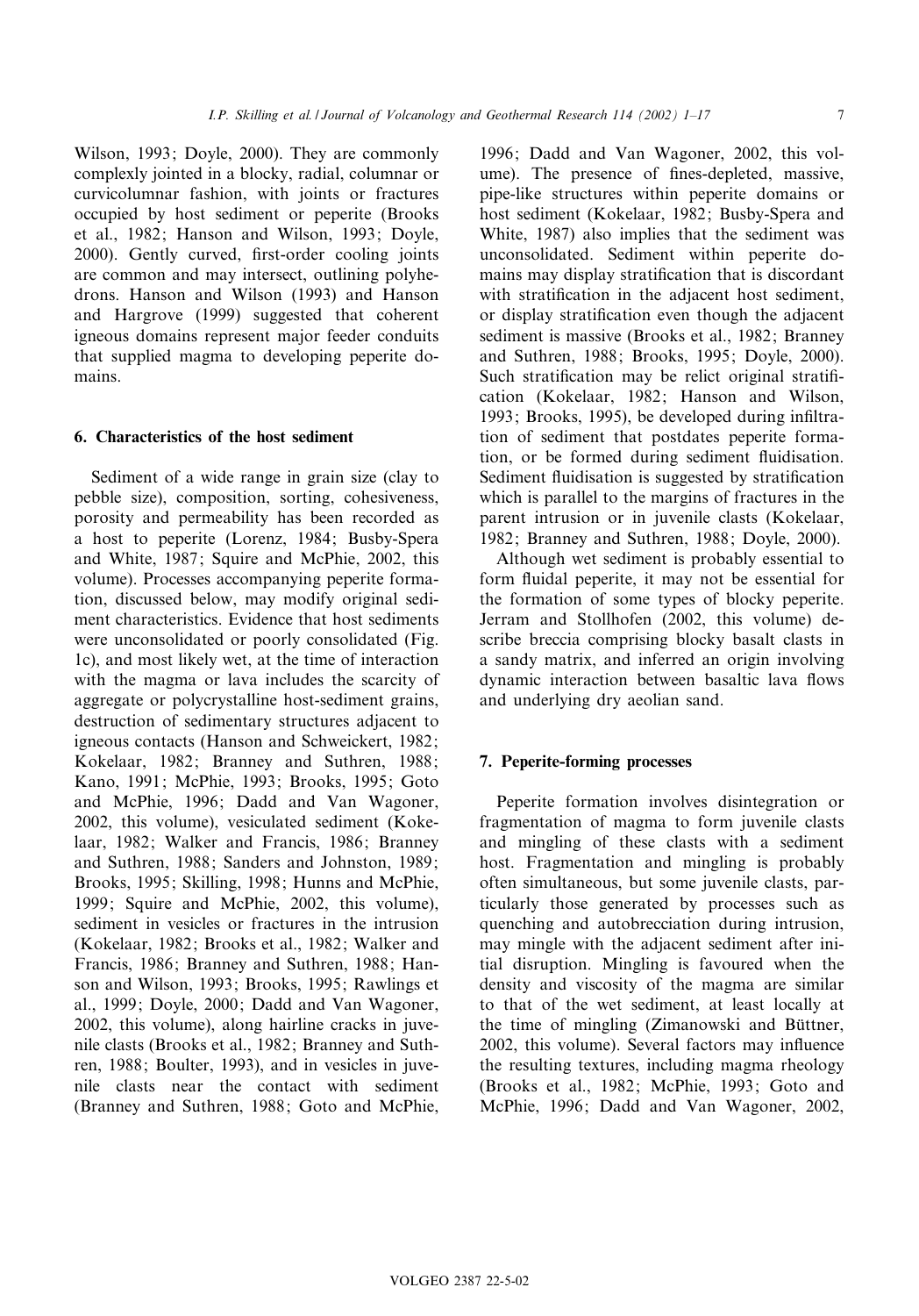this volume), volatile and vesicle content of the magma (Rawlings, 1993; Hunns and McPhie, 1999; Doyle, 2000; Gifkins et al., 2002, this volume), rheology of the host sediment (Kano, 1989), grain-size, sorting, permeability and structure of the host sediment (Busby-Spera and White, 1987; Hanson and Hargrove, 1999), magma/water mixing ratio (Busby-Spera and White, 1987), total volumes of magma and sediment mingled, rate of magma-sediment mingling (Hanson and Wilson, 1993), magma injection velocity, total volume of pore water heated (Hanson and Wilson, 1993), confining pressure (Kokelaar, 1982; White and Busby-Spera, 1987; Hanson, 1991; Hanson and Wilson, 1993; McPhie, 1993; Coira and Pérez, 2002, this volume) and the nature of local and regional stress fields (Kano, 1989). Most of these factors could vary spatially and temporally during peperite generation. Brooks et al. (1982), Goto and McPhie (1996), Doyle (2000) and Squire and McPhie (2002, this volume) inferred a change from fluidal to blocky peperite generation with time, which they suggested was due to an increase in magma viscosity on cooling.

#### 8. Fragmentation of magma

Fragmentation of magma intruding wet sediment can be due to several processes, including quenching, mechanical stress (autobrecciation), pore-water steam explosions (including FCI-type explosions), explosive juvenile vesiculation, shearing of magma during movement of pore water and fluidised sediment (fluid-fluid shear), surface tension effects, magma-sediment density contrasts and fluid instabilities in vapour films (Fig. 1d). The interpretation of fragmentation and mingling mechanisms is complicated because single juvenile clasts that display both fluidal and sub-planar margins suggest that fragmentation can be multi-stage. Similarly, the fact that peperite can comprise a mixture of blocky and fluidal clasts or vesicular and non-vesicular clasts implies that clast populations that formed under different thermal or mechanical conditions are commonly mingled. Magma vesicularity, magmatic flow banding and crystal size, shape and distribution influence juvenile clast shape in all processes of magma fragmentation, including peperite formation.

#### 8.1. Blocky juvenile clasts

Blocky juvenile clasts imply fragmentation of magma in the brittle regime, giving rise to several morphologies including blocky, platy and tapered clasts (Fig. 1b). Brittle fragmentation may also affect earlier-formed juvenile clasts during and after mingling. Brittle fragmentation will be favoured when magma viscosity is high and/or strain rates are high. Most blocky clasts are probably generated by quenching and mechanical stresses, and by hydromagmatic explosions. Quench fragmentation and hydromagmatic explosions require relatively rapid transfer of magmatic heat to the pore fluid, implying that insulating vapour films were not developed or not sustained. Busby-Spera and White (1987) suggested that coarse grain size, high permeability and poor sorting of the host sediment favour blocky clast development, because vapour ¢lms are disrupted by the presence of large clasts which cannot be entrained within the films. The jigsaw-fit texture that is common in blocky peperite, particularly close-packed peperite, is widely inferred to reflect in situ quench fragmentation (Brooks et al., 1982; Kokelaar, 1982; Hanson and Wilson, 1993; Brooks, 1995; Moore, 1998; Doyle, 2000). In cases where large blocky clasts are more widely dispersed within the host sediment (Brooks et al., 1982; Busby-Spera and White, 1987; Hanson and Hargrove, 1999), it is possible that hydromagmatic explosions operated, although foundering of dense igneous clasts within low-strength sediment may also be significant. Hanson and Wilson (1993) suggested that blocky juvenile clasts were formed by quench fragmentation along intrusion margins, and were later dispersed within the host sediment by a nonexplosive process.

# 8.2. Fluidal juvenile clasts

Fluidal juvenile clasts are fragmented in the ductile regime. At present, the only plausible explanation for this process is that vapour films along magma-sediment contacts prevented direct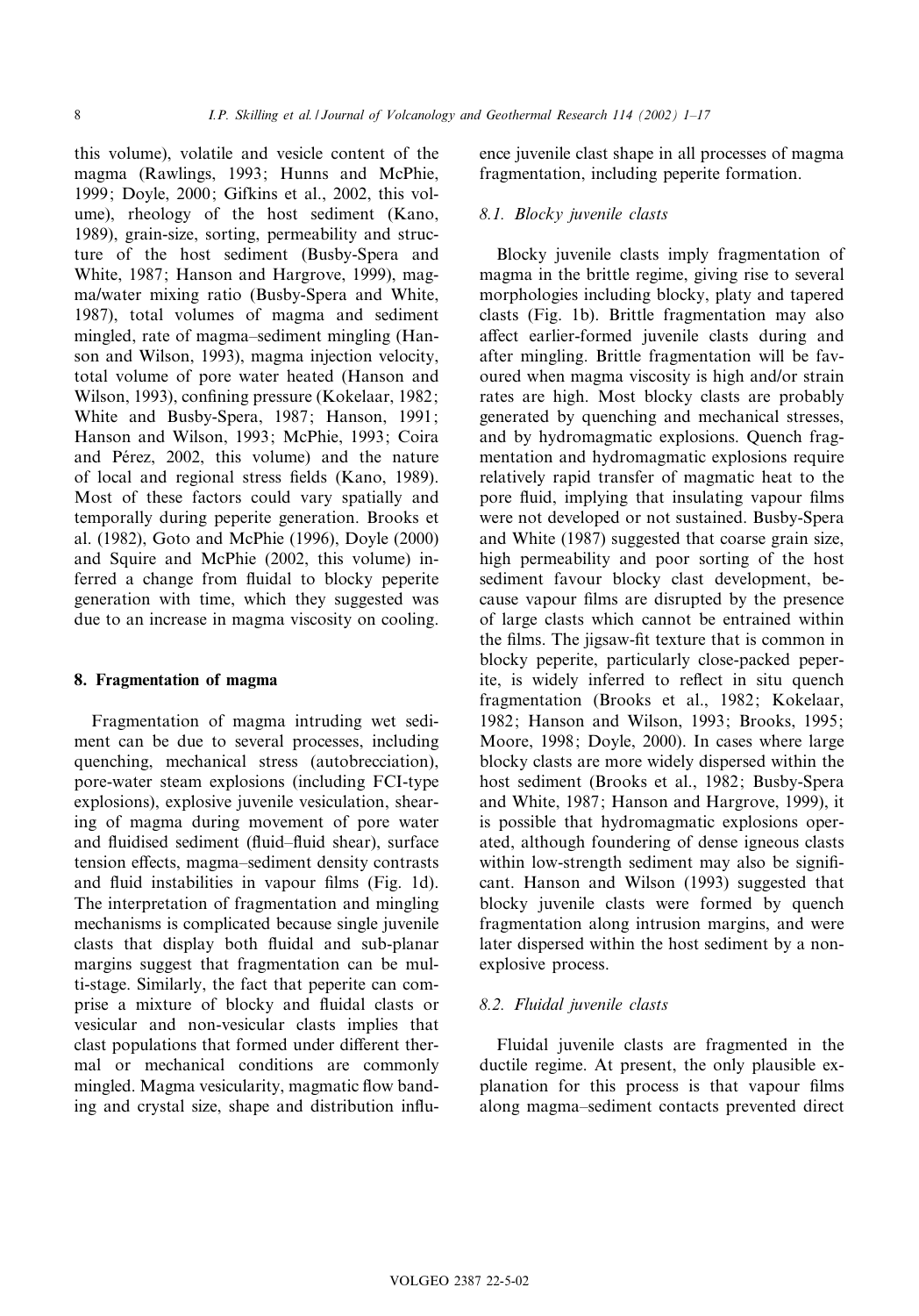contact with the pore fluid. It is not clear how vapour films remain stable during intricate mingling and complex deformation of magma clasts. Processes inferred to give rise to fluidal clasts include fluid instabilities within vapour films (Wohletz, 1983), magma-sediment density contrasts (Donaire et al., 2002, this volume), host sediment vesiculation (Skilling, 1998) and hydromagmatic explosions (Busby-Spera and White, 1987). Surface tension and fluid-fluid shearing at the interfaces of mingling magma and fluidally behaving sediment must also promote fragmentation (Fig. 1d).

Most examples of fluidal peperite described in the literature involve mafic to intermediate magmas. Examples involving felsic magmas imply much lower viscosities than are typical for these compositions. Lower viscosities could be due to emplacement at high pressures that foster retention of water in the melt (Kokelaar, 1982; Hanson, 1991; McPhie, 1993), but could also arise as a consequence of high concentrations of components that could cause depolymerisation, such as alkalis or halogens. Kokelaar (1982) suggested that fluidal intrusion of magma into wet sediment is accompanied by fluidisation of host sediment in vapour films along magma-sediment contacts. This type of fluidisation, and hence formation of fluidal peperite, is most efficient in fine-grained, well-sorted and loosely packed sediments (Busby-Spera and White, 1987; McPhie, 1993; Hanson and Hargrove, 1999).

## 8.3. Ragged juvenile clasts

The occurrence of ragged juvenile clasts in pumiceous peperite suggests that their generation may be favoured by actively vesiculating silicic magma (Hunns and McPhie, 1999; Gifkins et al., 2002, this volume). However, clasts with ragged forms have also been interpreted as having formed during non-explosive mixing of poorly vesicular basaltic magma with sediment, following slumping of peperite debris extruded at the surface (Lorenz, 1984; White and Busby-Spera, 1987). A ragged spinose morphology suggests ductile fragmentation under conditions close to the glass transition temperature.

#### 9. Mingling of juvenile clasts and host sediment

Mingling of juvenile clasts and host sediment is promoted by fluidisation of sediment, forceful intrusion of magma, hydromagmatic explosions, magma^sediment density contrasts and sediment liquefaction and liquification (Fig. 1e).

#### 9.1. Sediment fluidisation

In peperite studies, the term 'fluidisation' has not been used in the strict sense to refer to particle support by an upward-moving fluid (Davidson et al., 1985), but rather to particle support and transport by a fluid moving in any direction. Fluidisation of host sediment, in this sense, is probably an important process accompanying intrusion of magma into wet sediment, and probably gives rise to mingling of sediment and juvenile components. Kokelaar (1982) suggested that prolonged heating of pore water in the host sediments could result in sustained large-volume fluidisation, whereas pressure release during the opening of fractures would generate short-lived, low-volume fluidisation. Large-volume fluidisation probably requires sustained influx of large volumes of magma. The main evidence cited for sediment fluidisation in peperite formation is the presence of narrow, often localised, zones along igneous-sediment contacts where destruction of original sediment textures has taken place (Kokelaar, 1982; Kano, 1989, 1991; McPhie, 1993; Goto and McPhie, 1996; Hanson and Hargrove, 1999; Dadd and Van Wagoner, 2002, this volume). Kokelaar (1982) also noted large slabs of sediment along these contacts, and inferred that they were transported by fluidised flows.

Evidence for low-volume fluidisation of sediment during peperite generation includes the presence of fines-depleted pipe-like structures in peperite or host sediment (Kokelaar, 1982; Busby-Spera and White, 1987). Such structures range from sub-mm to dm in size and are perhaps best developed in areas close to the intrusive contacts (Busby-Spera and White, 1987). Mobility of host sediment during peperite formation is also demonstrated by the presence of sediment filling fractures or joints in the parent intrusion (Mac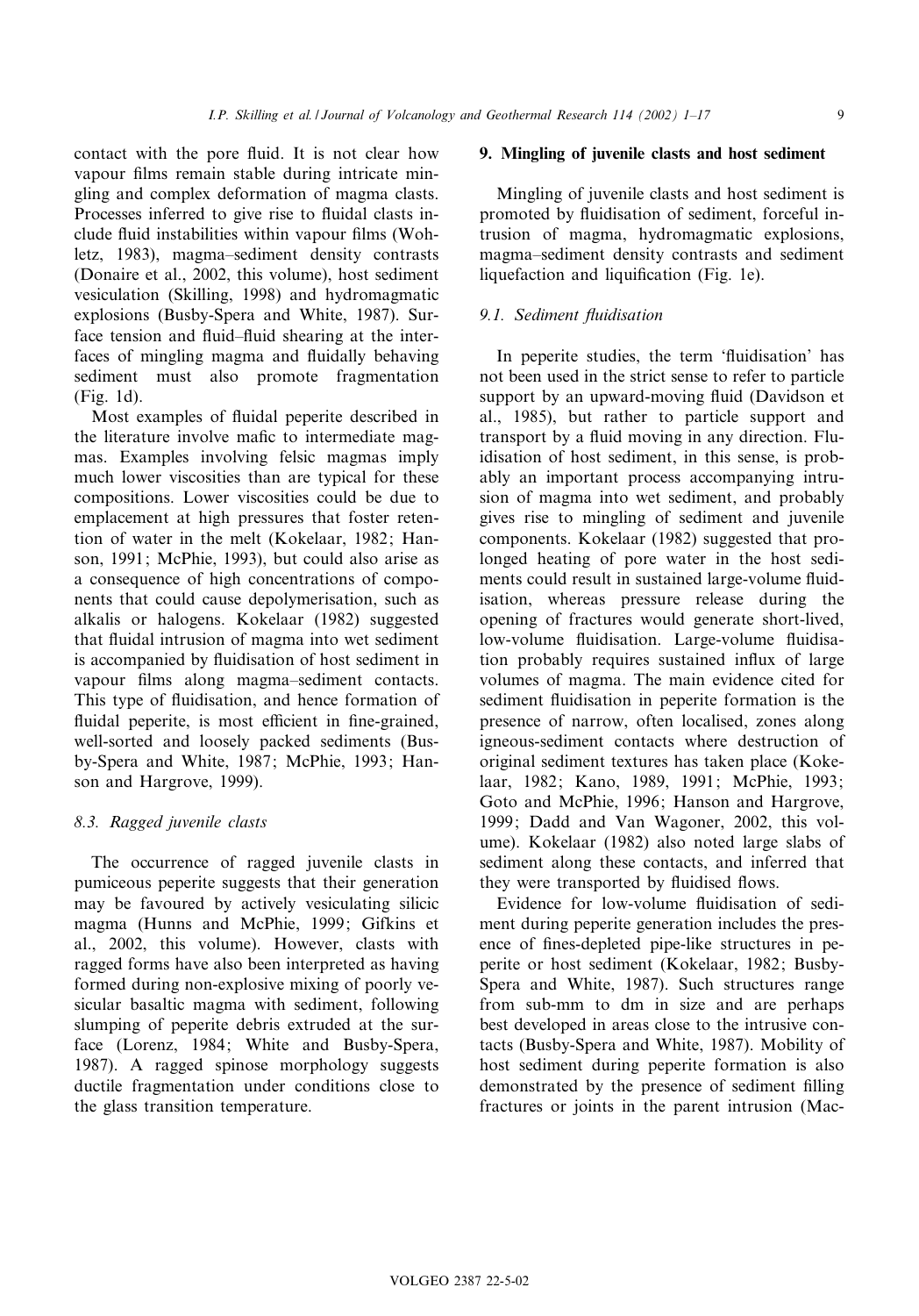donald, 1939; Kokelaar, 1982; Brooks et al., 1982; Walker and Francis, 1986; Branney and Suthren, 1988; Hanson and Wilson, 1993; Brooks, 1995; Doyle, 2000), invading hairline cracks in juvenile clasts (Brooks et al., 1982; Boulter, 1993), filling vesicles in juvenile clasts near the contact with sediment (Goto and McPhie, 1996; Dadd and Van Wagoner, 2002, this volume). Mobilised sediment can also invade syn-sedimentary faults in the host sediment (Kano, 1989). Goto and McPhie (1996) noted that the infilling sediment is often finer than the bulk of the host sediment. Sediment within cracks commonly displays laminae parallel to the crack margins (Branney and Suthren, 1988; Brooks, 1995).

#### 9.2. Hydromagmatic explosions

Sub-surface hydromagmatic explosions have been inferred to occur during peperite formation (Busby-Spera and White, 1987; Branney and Suthren, 1988; Boulter, 1993; Hanson and Hargrove, 1999; Dadd and Van Wagoner, 2002, this volume) to account for domains in which juvenile clasts are widely dispersed in the host sediment. Blocky juvenile clasts in peperite domains enclosed within an intrusion (Branney and Suthren, 1988; Brooks, 1995) may have formed by small steam explosions of the bulk-interaction type (Kokelaar, 1986), but could also arise from quenching and/or mechanical stressing of chilled margins during envelopment of the sediment.

Confining pressure is an important influence on the occurrence of hydromagmatic explosions (Kokelaar, 1986). The limiting confining pressure for explosions is poorly constrained for sediment-fluid mixtures, but must be lower than the critical pressure for sediment-free water. Explosions are probably most common along intrusive contacts, but may also occur during mingling. They are unlikely to give rise to large-volume dispersed peperite, because they are not sustainable, although prolonged mingling might generate multiple explosions that collectively affect substantial volumes. Explosions are more likely to occur during initial intrusion of magma, when the heat transfer and volatile-release rates are highest. Later explosions could give rise to further fragmentation and

mingling in areas of pre-existing peperite. The influence of peperite formation on larger-scale phreatomagmatic explosions is discussed later.

# 9.3. Other mechanisms

Mingling may also be driven by forceful intrusion of magma, magma-sediment density contrasts and soft sediment deformation processes, including sediment liquefaction and shear liquification (discussed below, Fig. 1e), but the relative importance of these processes is not clear. Donaire et al. (2002, this volume) describe fluidal rhyolitic peperite that they suggest was generated by buoyant rising of vesiculating rhyolite globules through the host sediment. The observation that peperite is better developed or restricted to either the upper contacts (McPhie, 1993; Brooks, 1995; Doyle, 2000) or basal contacts (Brooks et al., 1982; Kokelaar, 1982; White and Busby-Spera, 1987) of sills suggests that magma-sediment density contrasts are an important control on mingling, at least in these contact areas. Similarly, Leat (1985) noted that peperite was developed only where a densely welded pyroclastic flow deposit was underlain by a low-density pumiceous fallout deposit, and was absent where underlain by denser deposits.

Fluidisation of sediment requires water or vapour movement sufficient to support the hostsediment grains, and sufficiently good sorting of the host to prevent bubbling or localisation of the flow into elutriation pipes. For poorly sorted or cohesive sediments, fluidisation is difficult to achieve, but these sediments are susceptible to disruption of initial loose packing, and the generation of a fluidally deforming mass in which the grains are not just supported by a fluid that is moving past them, but are entrained or flow as a complex two-phase fluid. This process may be initiated by liquefaction, as a consequence of cyclic shear stress and/or shear liquification, as a result of a unidirectional shear stress (Fig. 1e, and Nichols, 1985). Zimanowski and Büttner (2002, this volume) termed the sediment-bearing fluid that interacts with a melt under experimental conditions a 'liquefied' system on this basis. The failure and mixing of magma with clay-rich sedi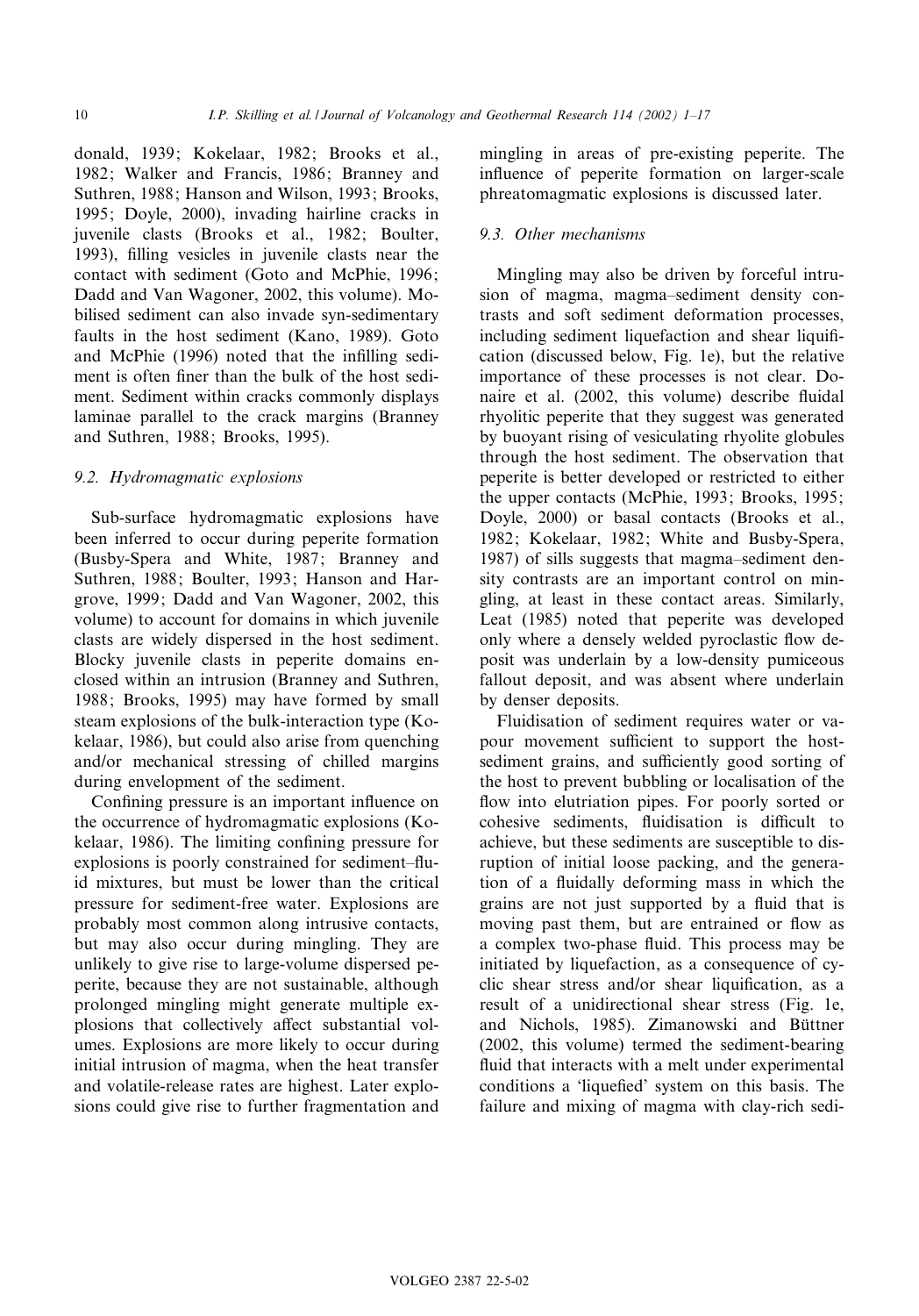ments reported by Lorenz (1984) was probably a liquefaction or shear liquification controlled magma-sediment interaction. Liquefaction and shear liquification could be induced by seismic activity, physical jostling of sediment during magma intrusion and adjacent peperite formation, or by shock waves from explosions. Eruptions during peperite development would also have the potential to liquefy adjacent host sediment.

# 10. Thermal and mechanical effects on host sediment

Magma intrusion and associated peperite genesis can result in local dewatering, textural homogenisation, vesiculation, fluidisation, liquefaction, shear liquification, compaction, folding, contact metamorphism, cementation, fracturing, fragmentation, alteration and melting of the host sediment. The precise timing of these effects is rarely clear. If they predate or accompany mingling, then they will influence the nature of peperite formed, as they modify the grain size, permeability, porosity and hence rheology of the sediment. Extensive contact metamorphism, cementation and some types of alteration will prevent peperite formation. However, if the effects are localised or affect only certain components within the sediment, then peperite formation may still occur. Hanson and Schweickert (1982) recorded evidence of early local lithification of siliceous sediment prior to peperite formation. Brooks et al. (1982) noted that peperite was developed only locally along the contact between an andesite sill and chert, and suggested that dewatering of the chert locally took place prior to peperite generation. Carbonates, Fe-oxides and silica occurring along the contacts of juvenile clasts and host sediment (Wilshire and Hobbs, 1962; Kokelaar, 1982; Walker and Francis, 1986; Rawlings, 1993; Squire and McPhie, 2002, this volume) may be related to hydrothermal alteration during and after peperite genesis.

Locally consolidated host sediment may also be fractured during peperite genesis, as shown by the fact that angular clasts of host sediment occur in some peperites (Macdonald, 1939; Brooks et al.,

1982; Kokelaar, 1982; Kokelaar et al., 1985). McClintock and White (2002, this volume) describe a peperite developed at the contact of basalt with coal in an intra-vent setting. The coal was finely fragmented during intrusion, and a slurry of coal fragments was mingled with basalt to form a peperite. In addition, coal is thermally unstable, and at small scales there is evidence that the coal softened sufficiently in response to heating to allow mm-scale mutual injection of fluidal basalt into coal and vice versa.

Clasts of earlier formed peperite also occur in some peperite (Cas et al., 1998). Hanson and Schweickert (1982) recorded brittle fractures in host sediment which had been locally silicified. Fragile clasts, such as pumice, in the host sediment may be easily fragmented. Leat (1985) describes an airfall pumice lapilli deposit in which the lapilli were finely fragmented during mingling with an overlying pyroclastic flow.

Fusion, partial fusion and moulding of some host sediments prior to and during peperite generation can occur (Schmincke, 1967; Ito et al., 1984; Yamamoto et al., 1991; McPhie and Hunns, 1995; WoldeGabriel et al., 1999; Martin and White, 2002, this volume). A particularly interesting example of sediment fusion is associated both with magma-sediment mingling, forming peperite, and a subaqueous phreatomagmaticeruption (Yamamoto et al., 1991). In this example, a shallow basaltic intrusion was emplaced into pumiceous sediment just below the seafloor. The sediment was annealed, locally remelted to form silicic pumice, and then caught up in a series of phreatomagmatic explosions triggered by withdrawal of magma and consequent inrush of seawater.

Vesiculation of sediment has been described by several authors (see references above). It is important, as it is the only unequivocal evidence for the generation of a gas phase in the sediment during peperite formation. Vesiculation can be restricted to certain areas, such as close to the intrusion (Kokelaar, 1982), parallel to laminae or beds in the host sediment (Brooks, 1995) or within sediment clasts in the igneous component (Walker and Francis, 1986). Vesicles in sediment are uncommon however, or not commonly preserved,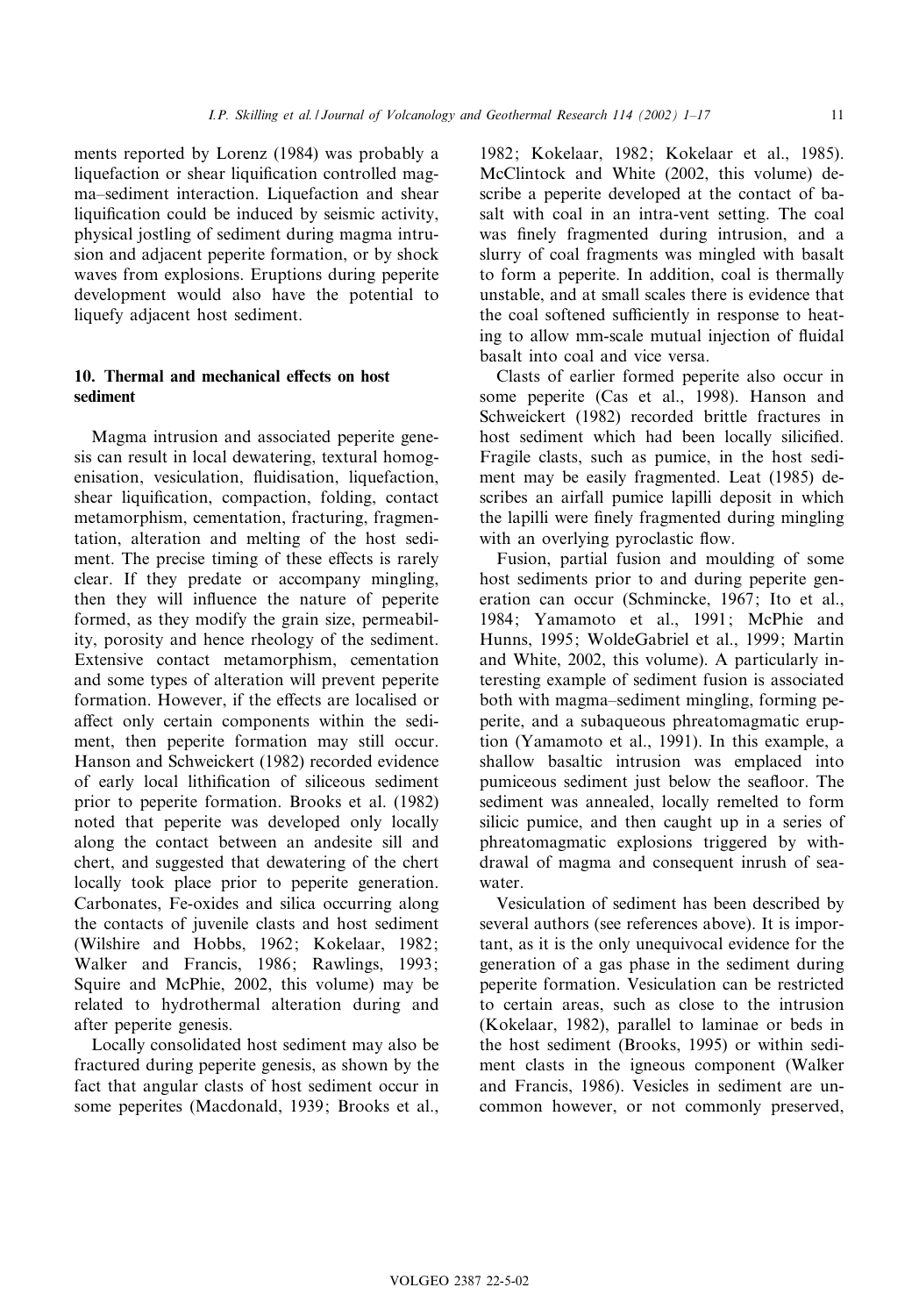even in very fine-grained sediment (Busby-Spera and White, 1987). Several authors record softsediment deformation of the host sediment along or close to the contact with peperite and/or the intrusion (Brooks et al., 1982; Hanson and Schweickert, 1982; Kokelaar, 1982; Lorenz, 1984; Duffield et al., 1986; Walker and Francis, 1986; Krynauw et al., 1988; Kano, 1989; Brooks, 1995). Such deformation could be due to many processes, including sediment fluidisation, liquefaction, shear liquification and differential compaction, forceful intrusion (Duffield et al., 1986; Krynauw et al., 1988; Kano, 1989), explosions, and seismic or eruptive activity. Brooks (1995) attributed the origin of folds in host sediments adjacent to peperite to dispersal during peperite genesis of large juvenile lithic blocks near the contact, rather than to forceful intrusion of magma.

# 11. Peperite and large-scale explosive magma^ water interaction

Peperite has implications for large-scale explosive magma-water interaction. Busby-Spera and White (1987) noted that intimately mixed 'microglobular' (mm-scale fluidal juvenile clasts) peperite may represent an arrested FCI.

In addition to mixing ratios of magma with water or sediment-laden water, there are a number of other factors that control whether magma^ sediment mingling escalates to produce significant phreatomagmatic explosions of FCI-type. Perhaps the most significant in volcanic environments are the typical inhomogeneity in terms of grain size, water content, temperature and other physical properties of the host, and the partially confined nature of vents with rigid walls. Events that may trigger phreatomagmatic explosions include volcanotectonic earthquakes at depth, local explosiongenerated shocks from elsewhere in the vent, and jolts resulting from collapse and impact of spalling wall rock into the upper vent. All of these factors increase the likelihood that mingling of magma with a clastic host within active volcanic vents will result in explosive interactions (White, 1991, 1996; Morrissey et al., 1999; Wohletz, 2002, this volume). Peperite may be preserved only along the margins of closing-stage intrusions that enter the vent after most eruptions have ceased.

# 12. Erupted and redeposited equivalents of peperite

Some authors have inferred that some mass flow deposits associated with peperite represent its erupted equivalent, or have been resedimented from its erupted equivalent (Lorenz, 1984; White and Busby-Spera, 1987; Leat and Thompson, 1988; Sanders and Johnston, 1989; Hanson, 1991; Boulter, 1993; Hanson and Wilson, 1993). Lorenz (1984), White and Busby-Spera (1987), Hanson (1991), Boulter (1993) and Hanson and Wilson (1993) interpreted such deposits as gravity-driven mass flows derived from extruded peperite debris that had been extruded or exposed by slumping. Sanders and Johnston (1989) speculated that similar deposits were mass flows which were directly fed from effusive eruptions of mixed sediment and magma. Leat and Thompson (1988) described massive, poorly sorted deposits comprising mixtures of juvenile components and non-juvenile sediment, which were erupted from phreatomagmatic vents. They discussed a number of possible explosive and effusive origins for their deposits, including deposition from pyroclastic flows, Surtseyan-like jets and effusive or poorly inflated slurries. It is clearly possible for subsurface mixtures of juvenile clasts, sediment and water or steam to erupt, but the importance of such deposits in the rock record is not clear, although Boulter (1993) speculated that they form the dominant kind of volcaniclastic facies in the Iberian Pyrite Belt at Rio Tinto, Spain.

Although the existing terminology is inadequate to describe such deposits, we suggest that the term 'peperite' is inappropriate. The extension of 'peperite' to include these facies is misleading and blurs the distinction between peperite and other mixtures of igneous and sedimentary components, such as those produced by many phreatomagmatic eruptions. We suggest naming such deposits by their emplacement process with an indication of a peperite source (White et al., 2000), e.g. 'peperite-fed debris flow deposits'.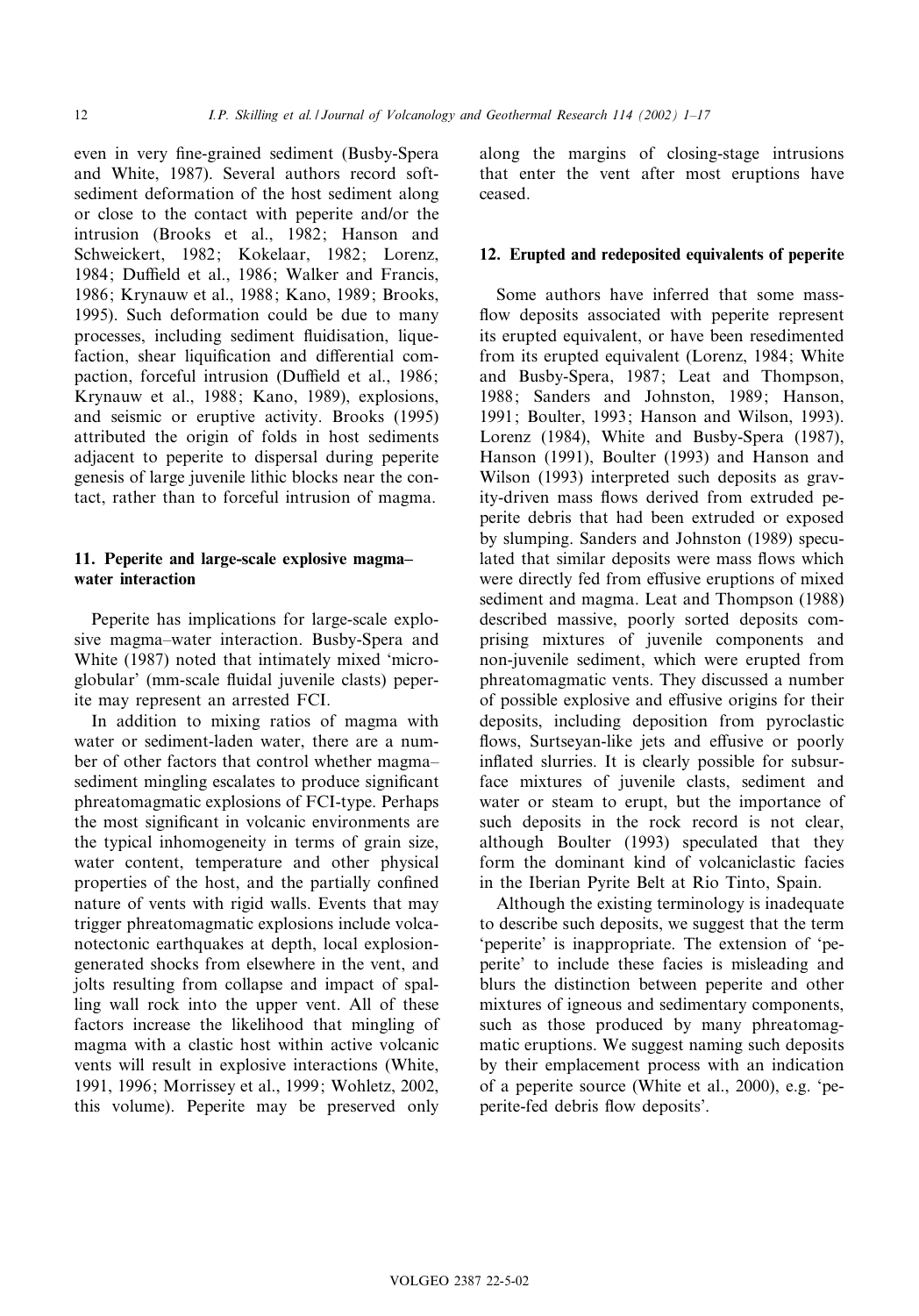# 13. Identification of peperite

If the term 'peperite' is to be used in the genetic sense defined above, then we must be able to distinguish it from texturally similar rocks produced by other processes. During initial field studies, and if there is any doubt about the interpretation, descriptive terminology is preferable. Unequivocal interpretation usually requires detailed study of areas with good three-dimensional outcrop. Facies which are texturally similar to peperite but which result from other processes may be difficult to distinguish, especially in the case of blocky peperite. Processes such as water-settling of juvenile pyroclasts contemporaneous with deposition of other sediments, resedimentation of volcaniclastic deposits by mass flows, and infiltration of sediment into volcaniclastic deposits can all produce mixtures of igneous clasts and sediment that resemble peperite (Branney and Suthren, 1988). However, in these facies there will be no evidence of partial fluidisation of the sediment, contact metamorphism or sediment vesiculation. Massive facies resulting from other processes such as pyroclastic fallout of juvenile clasts into unconsolidated sediment, mixing of juvenile and non-juvenile clasts in base surges and pyroclastic flows, and syn-eruptive or post-eruptive collapse of lavas or domes emplaced onto unconsolidated sediment may be more difficult to distinguish. Especially challenging are cases where both the host sediment and the juvenile clasts are glassy and of similar composition, grain size and morphology. In ancient rocks, it may also be difficult to distinguish blocky/angular clasts generated by tectonic processes or by fracture-controlled alteration from those generated during blocky peperite formation (Allen, 1992; McPhie et al., 1993).

# 14. Unresolved questions

Several aspects of peperite and its genesis are poorly understood, including the gross morphology of large peperite domains, the processes that cause wide dispersal of juvenile clasts, maximum dispersal distances, magma and sediment rheology during mingling, the factors that influence juvenile

clast size and shape, the relative importance of fragmentation accompanying mingling compared to fragmentation along the contacts of the intrusions or lavas, and how vapour films remain stable during complex deformation of fluidal magma. The duration of mingling is also unclear, but the occurrence of peperite intraclasts within peperite, and the mixing of different juvenile clast populations, imply that peperite formation is commonly not a single simple event.

Other unresolved questions include whether or not sediment pore water is an essential component (Jerram and Stollhofen, 2002, this volume), and the effects on peperite genesis of confining pressure, magma supply rate, volatile and vesicle content of magma, magma/wet-sediment mixing ratio (Hooten and Ort, 2002, this volume), total volumes of magma and sediment mixed, rate of magma^ sediment mixing, the nature of local and regional stress fields, and the total volume of pore water heated at any one time. Further detailed field studies, experimental studies relevant to peperite genesis (Wohletz, 2002, this volume; Zimanowski and Büttner, 2002, this volume) and theoretical studies of magma interaction with sediment-bearing coolants (White, 1996) will help answer these questions.

The feasibility of subsurface convection of pore fluid, entraining sediment and juvenile clasts, and giving rise to mingling has not been addressed. It should be considered, particularly in cases involving interaction between sediment and large volumes of magma, with sustained high temperatures, for example during magma passage through wet and initially highly permeable sediment. Peperite also requires study in a broader context. The role of sub-surface magma-sediment mingling in large-scale phreatomagmatic eruptions has received little attention. Fluidal peperite, erupted equivalents of peperite, and the products of many Surtseyan and Taalian explosions, may represent a continuum, the study of which will advance our understanding of explosive hydromagmatic interaction.

# 15. Summary

The study of peperite has provided important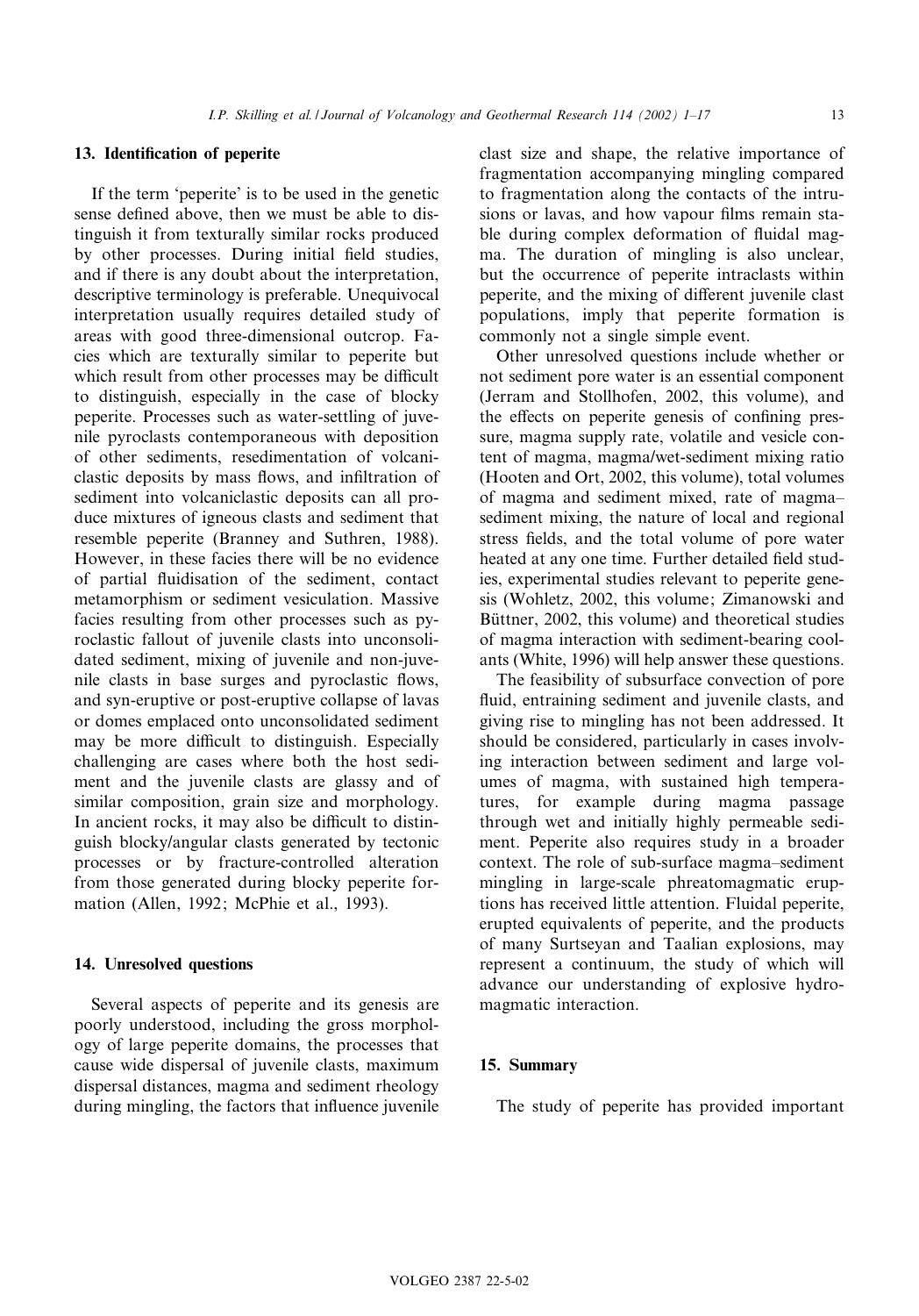insights into processes accompanying magma^ water and magma-sediment interaction. Peperite can occur in any environment where magmatism and sedimentation are contemporaneous or broadly contemporaneous. Peperite domains range in volume from less than a few  $m<sup>3</sup>$ , for example along contacts between sediment and small intrusions, lavas and hot volcaniclastic deposits, to several  $km<sup>3</sup>$  for examples described from thick volcano-sedimentary sequences. Juvenile clasts in peperite can occur close to the margins of their igneous parent, or be more widely dispersed within the host sediment. Peperite associated with intrusions is typically not stratiform and not bedded, typically discordant to bedding in the host, and often gradational to a parent intrusion.

Juvenile clasts can be subdivided into blocky and fluidal morphologies, but mixed populations are common, and tapered or ragged clasts also occur. Juvenile clasts are generated by quenching, hydromagmatic steam explosions, magma-sediment density contrasts, mechanical stress due to movement of magma or lava beneath a chilled crust, fluid-fluid shearing and surface tension effects. Juvenile clasts have igneous textures, are typically glassy or partly glassy and may display jigsaw-¢t texture, implying in situ fragmentation. Mechanisms leading to mingling of juvenile clasts and sediment include fluidisation of pore fluid, sediment liquefaction and liquification, hydromagmatic steam explosions, magma-sediment density contrasts and forceful intrusion of magma. The host sediment in peperite commonly displays localized destruction or distortion of original sedimentary structures. This observation and other features, including the occurrence of vesicles in sediment and the presence of host sediment along hairline cracks and in vesicles in the lava or intrusion imply that the sediment was unconsolidated, and probably wet at the time of peperite formation. Processes of fluidisation, liquefaction, shear liquification, dewatering, compaction, vesiculation, alteration, induration and melting can occur during magma-sediment interaction and will influence sediment rheology. Peperite formation can be a complex multi-stage process that varies both spatially and temporally. Several fundamental aspects of peperite generation are not

understood and additional field, experimental and theoretical studies are required.

#### **References**

- Allen, R.L., 1992. Reconstruction of the tectonic, volcanic and sedimentary setting of strongly deformed Zn-Cu massive sulfide deposits at Benambra, Victoria, Australia. Econ. Geol. 87, 825-854.
- Allen, S.R., Cas, R.A.F., 1998. Mixing of ignimbrite and unconsolidated mud during emplacement of the Kos Plateau Tuff. IAVCEI Int. Volcanol. Congress, Cape Town, Abstracts, p. 2.
- Assorgia, A., Gimeno, D., 1994. Coeval genesis of pillow lava on the sea floor and under a thin cover of unlithified sediments (and associated formation of peperites). Geol. Mijnbouw 72, 363-373.
- Boulter, C.A., 1993. High-level peperitic sills at Rio Tinto, Spain: implications for stratigraphy and mineralization. Trans. Inst. Min. Metall. 102, B30^B38.
- Branney, M., 1986. Isolated pods of subaqueous welded ash flow tuff: a distal facies of the Capel Curig Volcanic Formation (Ordovician), North Wales. Geol. Mag. 123, 589^ 590.
- Branney, M., Suthren, R., 1988. High-level peperitic sills in the English Lake District: distinction from block lavas, and implications for Borrowdale Volcanic Group stratigraphy. Geol. J. 23, 171-187.
- Bromley, A.V., 1965. Intrusive quartz latites in the Blaenau Ffestiniog area. Merioneth. Geol. J. 23, 171^187.
- Brooks, E.R., Wood, M.M., Garbutt, P., L, 1982. Origin and metamorphism of peperite and associated rocks in the Devonian Elwell Formation, northern Sierra Nevada, California. Geol. Soc. Am. Bull. 93, 1208^1231.
- Brooks, E.R., 1995. Palaeozoic fluidization, folding and peperite formation, northern Sierra Nevada, California. Can. J. Earth. Sci. 32, 314^324.
- Busby, C.J., 1998. Prevalence of peperitic sills of lava flows in marine arc-rift settings. IAVCEI Int. Volcanol. Congress, Cape Town, Abstracts, p. 10.
- Busby-Spera, C.J., White, J.D.L., 1987. Variation in peperite textures associated with differing host-sediment properties. Bull. Volcanol. 49, 765^775.
- Cas, R.A.F., Edgar, C., Scutter, C., 1998. Peperites of the Late Devonian Bunga Beds, southeastern Australia: a record of syn-depositional high-level intrusion, dome emergence and resedimentation. IAVCEI Int. Volcanol. Congress, Cape Town, Abstracts, p. 11.
- Cas, R.A.F., Edgar, C., Allen, R.L., Bull, S., Clifford, B.A., Giordano, G., Wright, J.V., 2001. Influence of magmatism and tectonics on sedimentation in an extensional lake basin: the Upper Devonian Bunga Beds, Boyd Volcanic Complex, southeastern Australia. In: White, J.D.L., Riggs, N.R. (Eds.), Volcaniclastic Sedimentation in Lacustrine Settings, Int. Assoc. Sediment. Spec. Publ. 30, 83^108.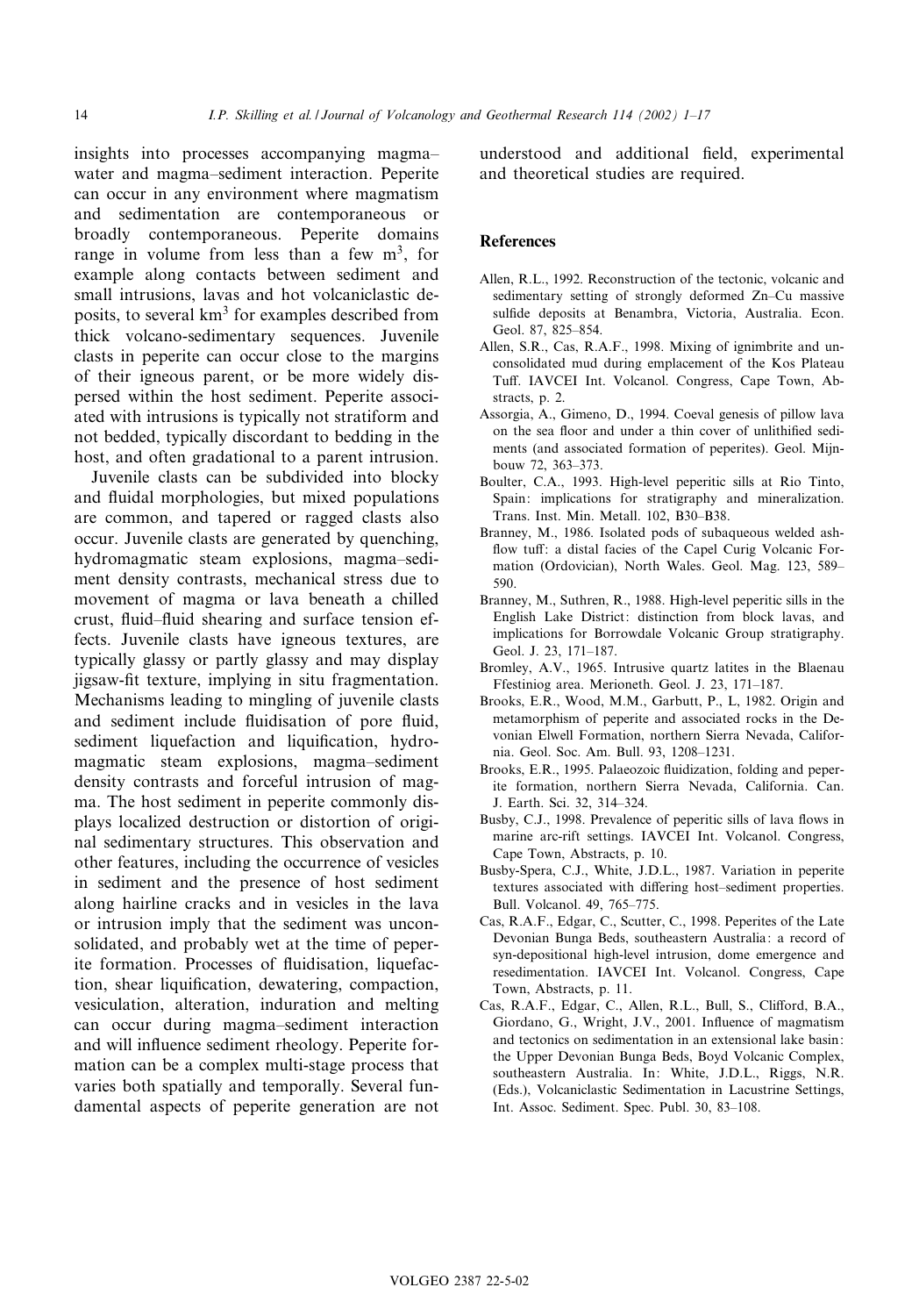- Coira, B., Pérez, B., 2002. Peperitic textures of Ordovician dacitic synsedimentary intrusions in Argentina's Puna Highland: clues to emplacement conditions. In: Skilling, I.P., White, J.D.L., McPhie, J. (Eds.), Peperite: Processes and Products of Magma-Sediment Mingling. J. Volcanol. Geotherm. Res. 114, 165-180.
- Corsaro, R.A., Mazzoleni, P., 2002. Textural evidence of peperites inside pillow lavas at Acicastello Castle Rock (Mt. Etna, Sicily). In: Skilling, I.P., White, J.D.L. and McPhie, J. (Eds.), Peperite: Processes and Products of Magma-Sediment Mingling. J. Volcanol. Geotherm. Res. 114, 219^229.
- Dadd, K.A., Van Wagoner, N.A., 2002. Magma composition and viscosity as controls on peperite texture: an example from Passamaquoddy Bay, southeastern Canada. In: Skilling, I.P., White, J.D.L., McPhie, J. (Eds.), Peperite: Processes and Products of Magma^Sediment Mingling. J. Volcanol. Geotherm. Res. 114, 63^80.
- Davidson, J.F., Clift, R., Harrison, D. (Eds.), 1985. Fluidization. Academic Press, London, 733 pp.
- De Goër, A., Vincent, P., Camus, G., 1998. Must we still use the term 'peperite'? A review of the type peperites of Scrope, in Limagne, France. IAVCEI Int. Volcanol. Congress, Cape Town, Abstracts, p. 16.
- De Goër, A., 2000. Peperites from the Limagne trench (Auvergne, French Massif Central): a distinctive facies of phreatomagmatic pyroclastics. History of a semantic drift. In: Leyrit, H., Montenat, C. (Eds.), Volcaniclastic Rocks From Magmas to Sediments. Gordon and Breach Science Publishers, Amsterdam, 91-110.
- Delaney, P.T., 1982. Rapid intrusion of magma into wet rock: groundwater flow due to pore pressure increases. J. Geophys. Res. 87, 7739-7756.
- Dewit, M.J., Stern, C., 1978. Pillow talk. J. Volcanol. Geotherm. Res. 4, 55-80.
- Donaire, T., Sáez, R., Pascual, E., 2002. Rhyolitic globular peperites from the Aznalcollar mining district (Iberian Pyrite belt, Spain): physical and chemical controls. In: Skilling, I.P., White, J.D.L. and McPhie, J. (Eds.), Peperite: Processes and Products of Magma^Sediment Mingling. J. Volcanol. Geotherm. Res. 114, 119-128.
- Doyle, M.G., 2000. Clast shape and textural associations in peperite as a guide to hydromagmatic interactions: Upper Permian basaltic and basaltic andesite examples from Kiama, Australia. Aust. J. Earth Sci. 47, 167^177.
- Duffield, W.A., Bacon, C.R., Delaney, P.T., 1986. Deformation of poorly consolidated sediment during regional shallow emplacement of a basalt sill, Coso Range, California. Bull. Volcanol. 48, 97-106.
- Einsele, G., 1986. Interaction between sediments and basaltic injections in young Gulf of California-type spreading centers. Geol. Rundschau 75, 197-208.
- Gifkins, C.C., McPhie, J., Allen, R.L., 2002. Pumiceous peperite in ancient submarine volcanic successions. In: Skilling, I.P., White, J.D.L., McPhie, J. (Eds.), Peperite: processes and products of magma-sediment mingling. J. Volcanol. Geotherm. Res. 114, 181-203.
- Godchaux, M., Bonnichsen, B., Jenks, M.D., 1992. Types of

phreatomagmatic volcanoes in the western Snake River Plain, Idaho, USA. J. Volcanol. Geotherm. Res. 52, 1^25.

- Goto, Y., 1997. Interlayered sill-sediment structure at the base of a Miocene basaltic andesite sheet intrusion, Rebun Island, Hokkaido, Japan. J. Mineral. Petrol. Econ. Geol. 92, 509^ 520.
- Goto, Y., McPhie, J., 1996. A Miocene basanite peperitic dyke at Stanley, northwestern Tasmania, Australia. J. Volcanol. Geotherm. Res. 74, 111^120.
- Goto, Y., McPhie, J., 1998. Endogenous growth of a Miocene submarine dacite cryptodome, Rebun Island, Hokkaido, Japan. J. Volcanol. Geotherm. Res. 84, 273-286.
- Hanson, R.E., Schweickert, R.A., 1982. Chilling and brecciation of a Devonian rhyolitic sill intruded into wet sediments, northern Sierra Nevada, California. J. Geol. 90, 717-724.
- Hanson, R.E., 1991. Quenching and hydroclastic disruption of andesitic to rhyolitic intrusions in a submarine island-arc sequence, northern Sierra Nevada, California. Geol. Soc. Am. Bull. 103, 804-816.
- Hanson, R.E., Hargrove, U.S., 1999. Processes of magma/wet sediment interaction in a large-scale Jurassic andesitic peperite complex, northern Sierra Nevada, California.. Bull. Volcanol. 60, 610-626.
- Hanson, R.E., Wilson, T.J., 1993. Large-scale rhyolitic peperites (Jurassic, southern Chile). J. Volcanol. Geotherm. Res. 54, 247-264.
- Hooten, J.A., Ort, M.H., 2002. Peperite as a record of early stage phreatomagmatic fragmentation processes: an example from the Hopi Buttes volcanic field, Navajo Nation, Arizona, USA. In: Skilling, I.P., White, J.D.L., McPhie, J. (Eds.), Peperite: Processes and Products of Magma-Sediment Mingling. J. Volcanol. Geotherm. Res. 114, 95-106.
- Hunns, S.R., McPhie, J., 1999. Pumiceous peperite in a submarine volcanic succession at Mount Chalmers, Queensland, Australia. J. Volcanol. Geotherm. Res. 88, 239-254.
- Ito, T., Matsumoto, R., Kano, K., Sakuyama, M., 1984. Welding of acidic tuff and altered rhyolite fragments caused by the intrusion of magma: examples in the Neogene Shirahama Group in the southern part of the Izu Peninsula, central Japan. J. Geol. Soc. Jpn. 90, 763^774.
- Jerram, D., Stollhofen, H., 2002. Lava/sediment interaction in desert settings: are all peperite-like textures the result of magma-water interaction? In: Skilling, I.P., White, J.D.L., McPhie, J. (Eds.), Peperite: Processes and Products of Magma-Sediment Mingling. J. Volcanol. Geotherm. Res. 114, 231^249.
- Jones, J.G., 1969. A lacustrine volcano of Central France and the nature of peperites. Proc. Geol. Assoc. 80, 177-188.
- Kano, K., 1989. Interactions between andesitic magma and poorly consolidated sediments: examples in the Neogene Shirahama Group, south Izu, Japan. J. Volcanol. Geotherm. Res. 37, 59-75.
- Kano, K., 1991. Miocene pillowed sills in the Shimane Peninsula, SW Japan. J. Volcanol. Geotherm. Res. 48, 359-366.
- Kano, K., 1998. Explosion of volcaniclastic sediments by andesite dike intrusion. IAVCEI Int. Volcanol. Congress, Cape Town, Abstracts, p. 29.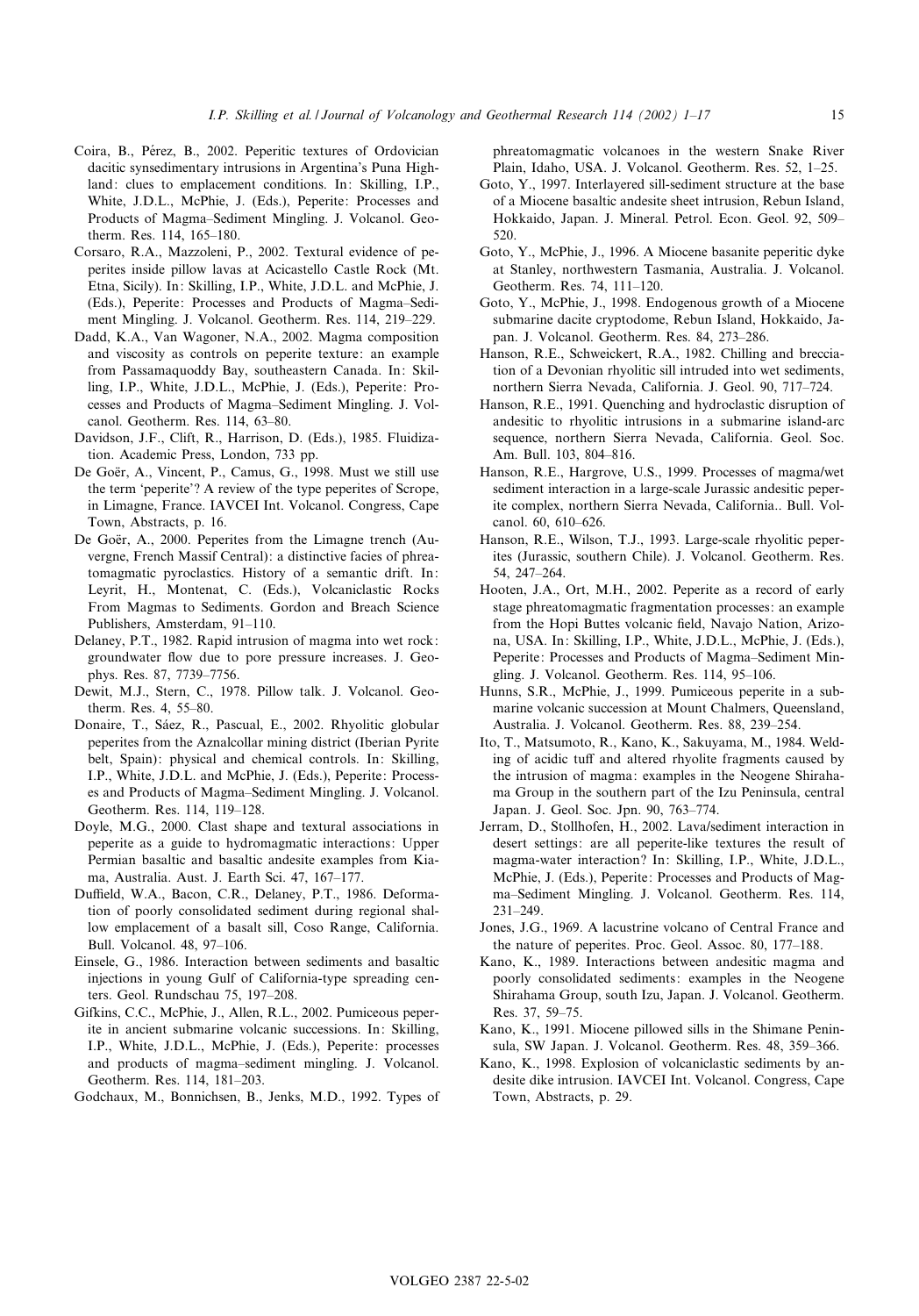- Kano, K., 2002. Middle Miocene volcaniclastic dikes at Kukedo, Shimane Peninsula, SW Japan: fluidization of volcaniclastic beds by emplacement of synvolcanic andesitic dikes. In: Skilling, I.P., White, J.D.L., McPhie, J. (Eds.), Peperite: Processes and Products of Magma-Sediment Mingling. J. Volcanol. Geotherm. Res. 114, 81^94.
- Kieffer, G., 1970. Le volcan pépéritique d'Hubel (Lembron, Puy-de-Dôme). Rev. Sci. Nat. Auvergne 36, 3-23.
- Klein, G.D., 1985. The control of depositional depth, tectonic uplift and volcanism on sedimentation processes in the backarc basins of the western Pacific Ocean. J. Geol. 93, 1-25.
- Kokelaar, B.P., 1982. Fluidization of wet sediments during the emplacement and cooling of various igneous bodies. J. Geol. Soc. London 139, 21-33.
- Kokelaar, B.P., 1983. The mechanism of Surtseyan volcanism. J. Geol. Soc. London 140, 939-944.
- Kokelaar, B.P., 1986. Magma water interactions in subaqueous and emergent basaltic volcanism. Bull. Volc. 48, 275^ 289.
- Kokelaar, B.P., Bevins, R.E., Roach, R.A., 1985. Submarine silicic volcanism and associated sedimentary and tectonic processes, Ramsey Island, SW Wales. J. Geol. Soc. London 142, 591^613.
- Korsch, R.J., 1984. The structure of Shapeless Mountain, Antarctica, and its relation to Jurassic igneous activity. N. Z. J. Geol. Geophys. 27, 487-504.
- Krynauw, J.R., Hunter, D.R., Wilson, A.H., 1988. Emplacement of sills into wet sediments at Grunehogna, western Dronning Maud Land, Antarctica. J. Geol. Soc. Lond. 145, 1019^1032.
- Lacroix, A., Blondel, F., 1927. Sur l'existence dans le sud de l'Annam d'une pépérite resultant de l'intrusion d'une basalte dans un sédiment à diatomées. C. R. Acad. Sci. Paris 184, 1145^1148.
- Leat, P.T., 1985. Interaction of a rheomorphic peralkaline ash flow tuff and underlying deposits, Menengai Volcano, Kenya. J. Volcanol. Geotherm. Res. 26, 131^145.
- Leat, P.T., Thompson, R.N., 1988. Miocene hydrovolcanism in NW Colorado, USA, fuelled by explosive mixing of basic magma and wet unconsolidated sediment. Bull. Volcanol. 50, 229^243.
- Lorenz, B.E., 1984. Mud-magma interactions in the Dunnage Mélange, Newfoundland. In: Kokelaar, B.P., Howells, M. (Eds.), Volcanic and Associated Sedimentary and Tectonic Processes in Modern and Ancient Marginal Basins, Geol. Soc. London. Spec. Publ. 16, pp. 271-277.
- Lorenz, V., Büttner, R., 2002. On the formation of deep-seated subterranean peperite-like magma-sediments mixtures. In: Skilling, I.P., White, J.D.L. McPhie, J. (Eds.), Peperite: processes and products of magma^sediment mingling. J. Volcanol. Geotherm. Res. 114, 107^118.
- Macdonald, G.A., 1939. An intrusive peperite at San Pedro Hill, California. Calif. Univ. Publ. Dept. Geol. Sci. Bull. 24, 329^338.
- Martin, U., White, J.D.L., 2002. Melting and mingling of phonolitic pumice deposits with intruding dykes: an example from the Otago Peninsula, New Zealand. In: Skilling,

I.P., White, J.D.L., McPhie, J. (Eds.), Peperite: Processes and Products of Magma-Sediment Mingling. J. Volcanol. Geotherm. Res. 114, 129-146.

- McBirney, A.R., 1963. Factors governing the nature of submarine volcanism. Bull. Volcanol. 26, 455-469.
- McClintock, M.K., White, J.D.L., 2002. Granulation of weak rock as a precursor to peperite formation: Coal peperite, Coombs Hills, Antarctica. In: Skilling, I.P., White, J.D.L., McPhie, J. (Eds.), Peperite: Processes and Products of Magma-Sediment Mingling. J. Volcanol. Geotherm. Res. 114, 205^217.
- McPhie, J., 1993. The Tennant Creek Porphyry revisited: a synsedimentary sill with peperite margins, Early Proterozoic, Northern Territory. Aust. J. Earth Sci. 40, 545-558.
- McPhie, J., Doyle, M., Allen, R., 1993. Volcanic Textures. Centre for Ore Deposit and Exploration Studies, Univ. Tasmania, Hobart, pp. 57-58.
- McPhie, J., Hunns, S.R., 1995. Secondary welding of submarine, pumice-lithic breccia at Mount Chalmers, Queensland, Australia. Bull. Volcanol. 57, 170-178.
- McPhie, J., Orth, K., 1999. Peperite, pumice and perlite in submarine volcanic successions: implications for VHMS mineralisation. Proceedings of Pacrim '99, Bali, Indonesia, pp. 643-648.
- Michel-Levy, A., 1890. Situation stratigraphique de regions volcaniques de l'Auvergne. La Chaine des Puys. Le Mont Dore et ses glentours. Bull. Soc. Geol. Fr. 18, 688-814.
- Moore, C.L., 1998. Peperite formation within deep-marine mafic volcanic successions: Hokkaido, Japan. IAVCEI Int. Volcanol. Congress, Cape Town, Abstracts, p. 42.
- Morrissey, M., Zimanowski, B., Wohletz, K., Buetnner, R., 1999. Phreatomagmatic fragmentation. In: Sigurdsson, H., Houghton, B., Rymer, H., Stix, J. (Eds.), Encyclopedia of Volcanoes, Academic Press, San Diego, pp. 431^446.
- Mueller, W.U., Garde, A.A., Stendal, H., 2000. Shallow-water, eruption-fed mafic pyroclastic deposits along a Paleoproterozoic coastline: Kangerluluk volcano-sedimentary sequence, southeast Greenland. Precamb. Res. 101, 163-192.
- Nichols, R.J., 1985. The liquifaction and remobilization of sandy sediments. In: Hartley, A.H., Prosser, D.J., (Eds.), Characterization of deep marine clastic systems. Geol. Soc. London Spec. Publ. 94, 63^76.
- Rawlings, D.J., 1993. Mafic peperite from the Gold Creek Volcanics in the Middle Proterozoic McArthur Basin, Northern Territory. Aust. J. Earth Sci. 40, 109-113.
- Rawlings, D.J., Watkeys, M.K., Sweeney, R.J., 1999. Peperitic upper margin of an invasive flow, Karoo flood basalt province, northern Lebombo. S. Afr. J. Geol. 102, 377-383.
- Riggs, N., Busby-Spera, C., 1990. Evolution of a multi-vent volcanic complex within a subsiding arc graben depression: Mount Wrightson Formation, Arizona. Geol. Soc. Am. Bull. 102, 1114^1135.
- Sakamoto, I., 1998. Morphological features and petrographical changes between hyaloclastite to peperite of Membo rhyolite lava, observed around Senryoike inlet, Kozu-shima Is., Japan. IAVCEI Int. Volcanol. Congress, Cape Town, Abstracts, p. 51.